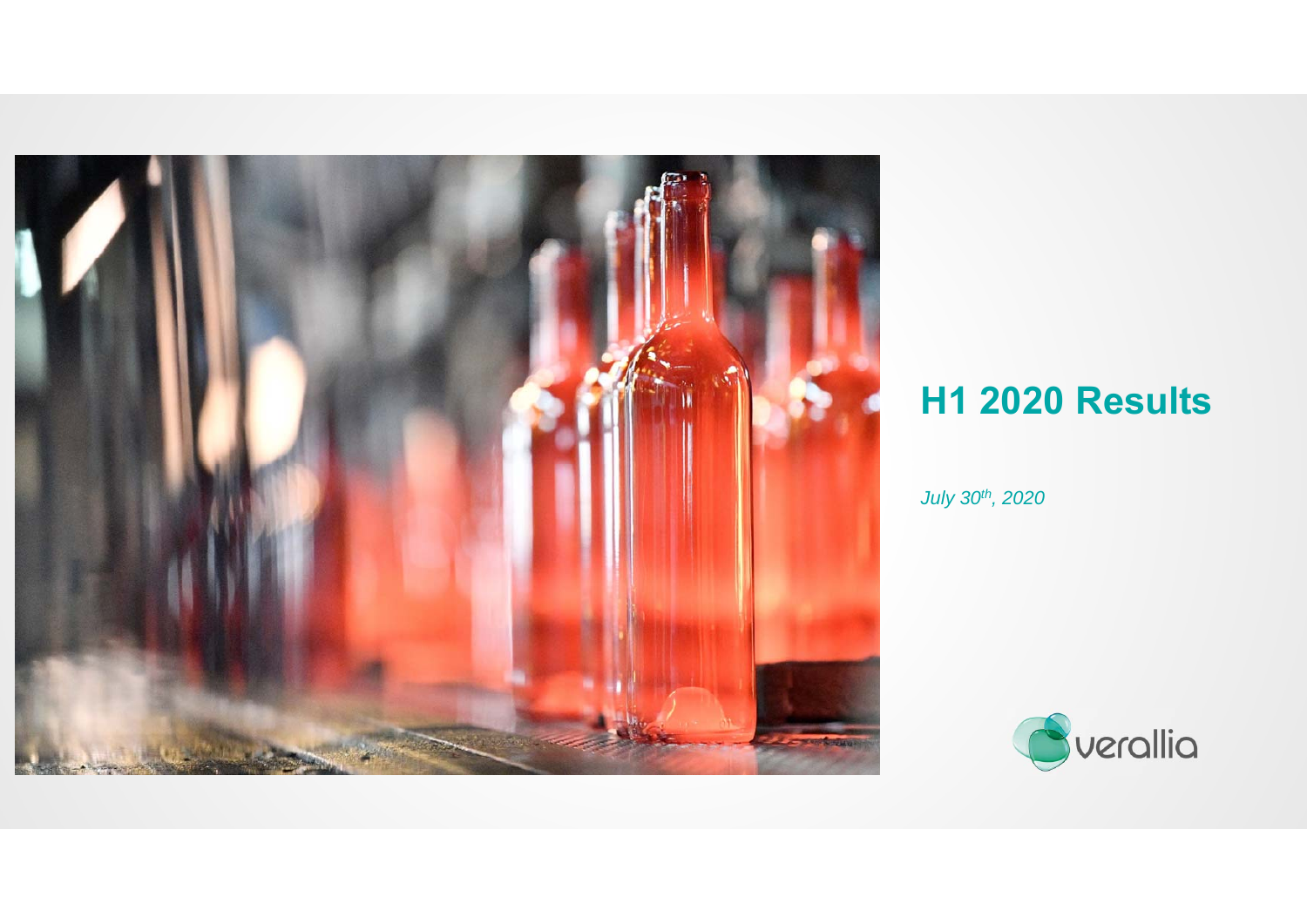# **1. Financial highlights and key initiatives**

- 2. Financial results
- 3. Cash performance
- 4. Conclusion



Verallia H1 2020 Results30/07/2020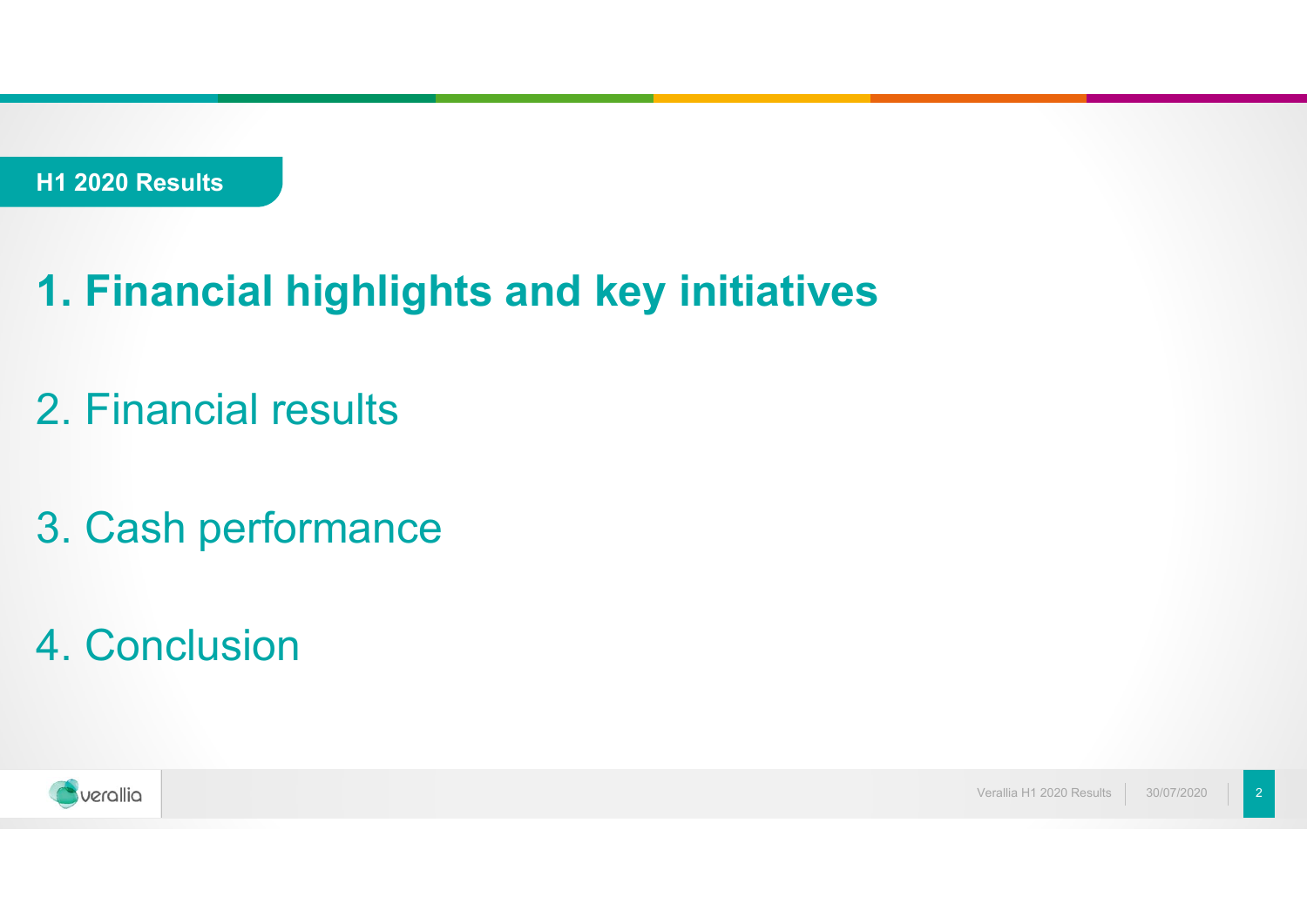#### **H1 2020 FINANCIAL HIGHLIGHTS**

- **Resilience of the Group in the context of the COVID-19 pandemic**
- $\mathcal{L}_{\mathcal{A}}$  **Revenue**
	- **H1 2020 Reported revenue** at **€1,275m, down -4.1%** vs. H1 2019
	- **H1 2020 Organic(\*) decline of -0.9%** (**-2.7% excluding Argentina**) vs. H1 2019
	- **Q2 2020 Reported revenue down -9.6%** to **€630m** (**-5.4% on an organic(\*) basis**) vs. Q2 2019
- $\overline{\phantom{a}}$ **Adjusted EBITDA down to €299m in H1 2020 with a margin at 23.4% compared to 23.5% in H1 2019**
- $\mathcal{L}_{\mathcal{A}}$  **Net debt leverage improved to 2.5x adjusted EBITDA for the last 12 months, compared to 2.6x as at 31 December 2019**
- $\mathcal{L}_{\mathcal{A}}$ **Dividend paid in shares for 87% of shareholders, limiting the impact on cash flow to €13m in July**
- $\mathcal{L}_{\mathcal{A}}$  **Transformation plan in France to adapt the organization to market changes and improve competitiveness**

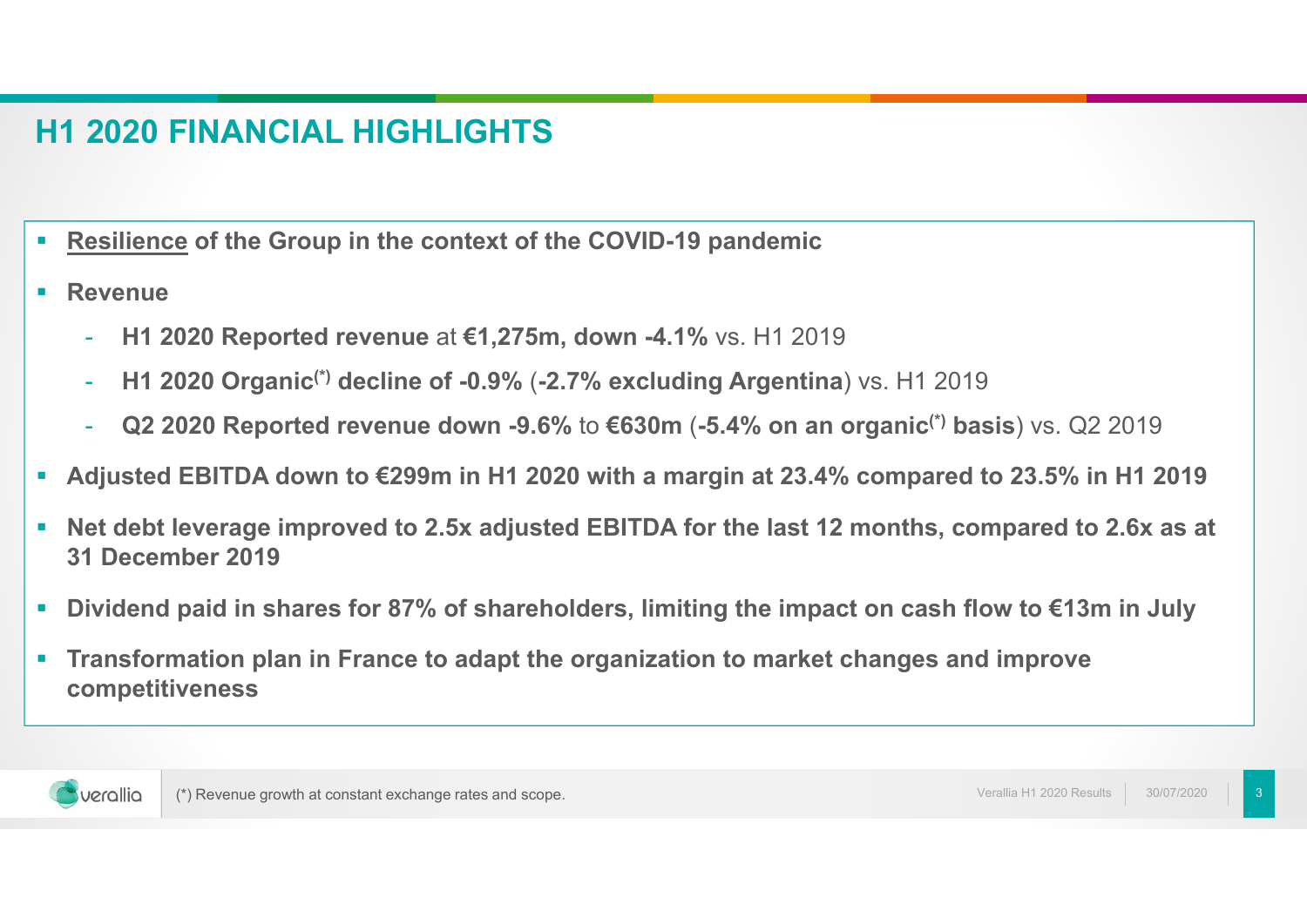#### **CONTINUED MANAGEMENT OF THE CURRENT COVID-19 SITUATION**

- $\blacksquare$  **Business continuity with all factories operational throughout H1 to continue to serve our customers whose role is essential throughout the food industry supply chain**
- $\mathcal{L}_{\mathcal{A}}$  **Progressive return to office work in all countries**
- $\blacksquare$  **Protocols consistently updated:**
	- **Regular communications** (Telecommuting rules & best practices, information regarding health care)
	- **Assistance and support** (FAQ Coronavirus**, ..**)
	- - **Direct communications channel with HR and management:** Dedicated Teams channel, ..
	- -**Employee feedback**
	- **Return to work guidelines:** site and office access, barrier gestures, correct flow direction, available kits (masks and hydroalcoholic gel)



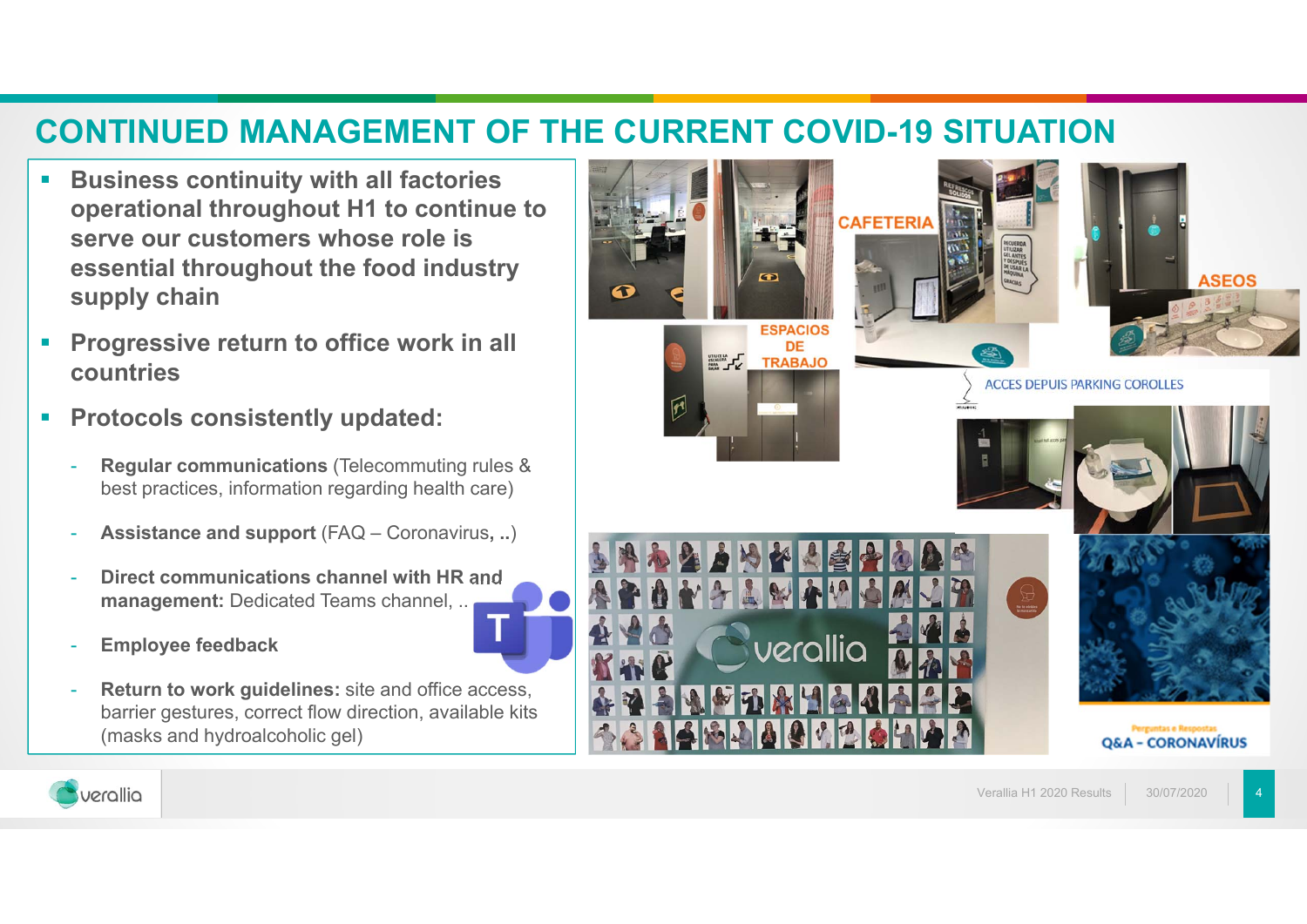## **VERALLIA: UNITED AND RESPONSIBLE**

#### **Examples of local partnerships in France**



*Attached to the Saint-Denis Hospital Center, the* **Maison des femmes** *(Women's House) is <sup>a</sup> medicalsocial structure dedicated to women in difficulty or victims of violence*

**Covidom** *is an application for home monitoring of COVID-19 patients with the help of 2,500 volunteers. Verallia will finance a book testifying of this experience*





**Secours Populaire Français** *(SPF)'s purpose is to act against all forms of exclusion. Verallia supports particularly its branches near its sites (head office in Courbevoie and seven Verallia factories in France: Albi, Chalon-sur Saône, Cognac, Lagnieu, Oiry, Saint-Romainle-Puy and Vauxrot)*

#### **CEO and Executive Committee variable compensation**

**reductions dedicated to donations for a total amount of €1.6m**

#### **Other examples of local donations**



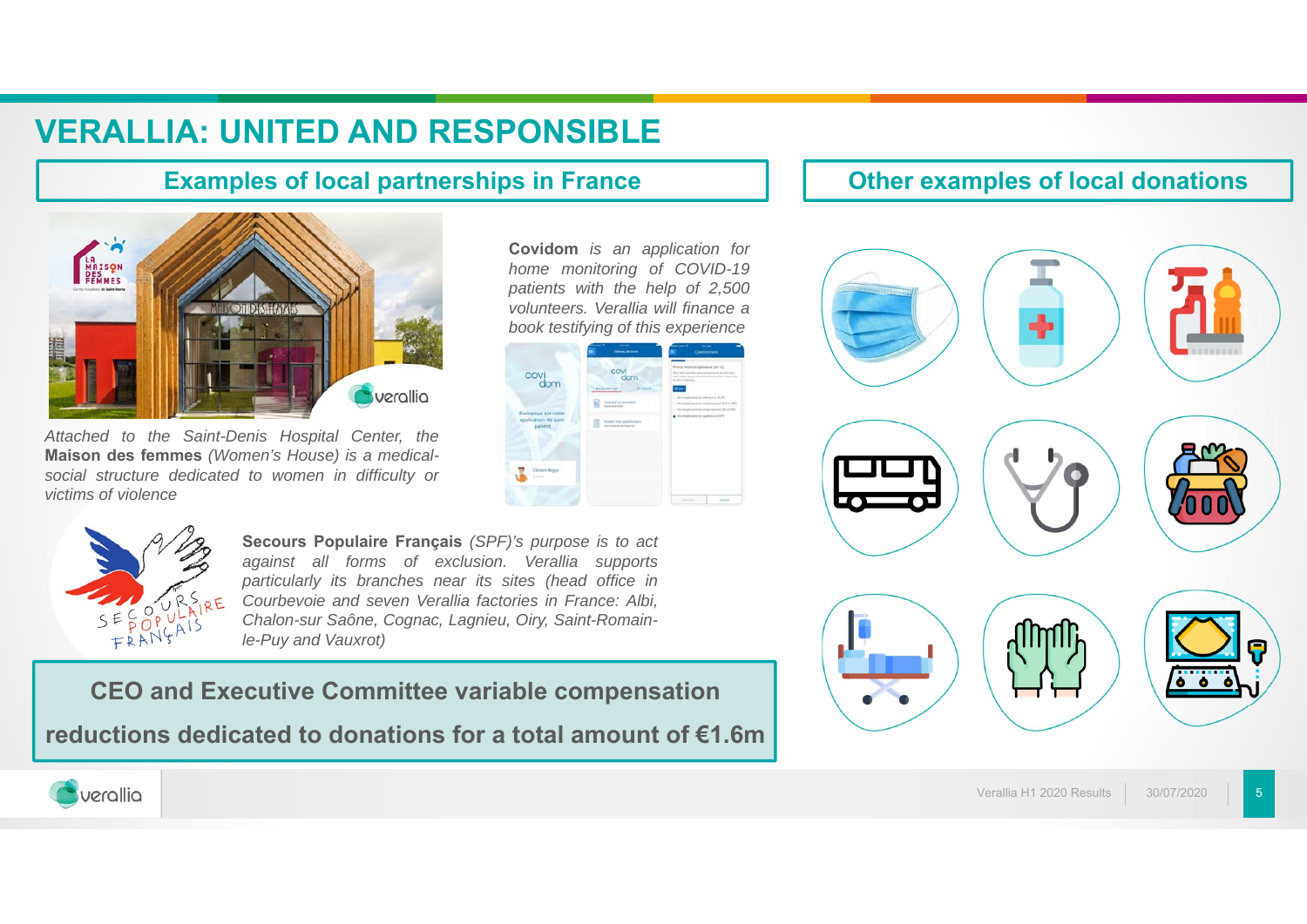#### **GREAT SUCCESS OF VERALLIA'S 2020 EMPLOYEE SHAREHOLDING OFFER**



- **Close to 3,300 employees** took part in the 2020 Employee Shareholding Offer proposed by Verallia in 8 countries
- **Excellent participation level: 42%** of eligible employees invested in the offer
- **Employee shareholders rate** now reaches approximately **37%**
- **Employees** now hold **3.3%** of Verallia's share capital

Verallia H1 2020 Results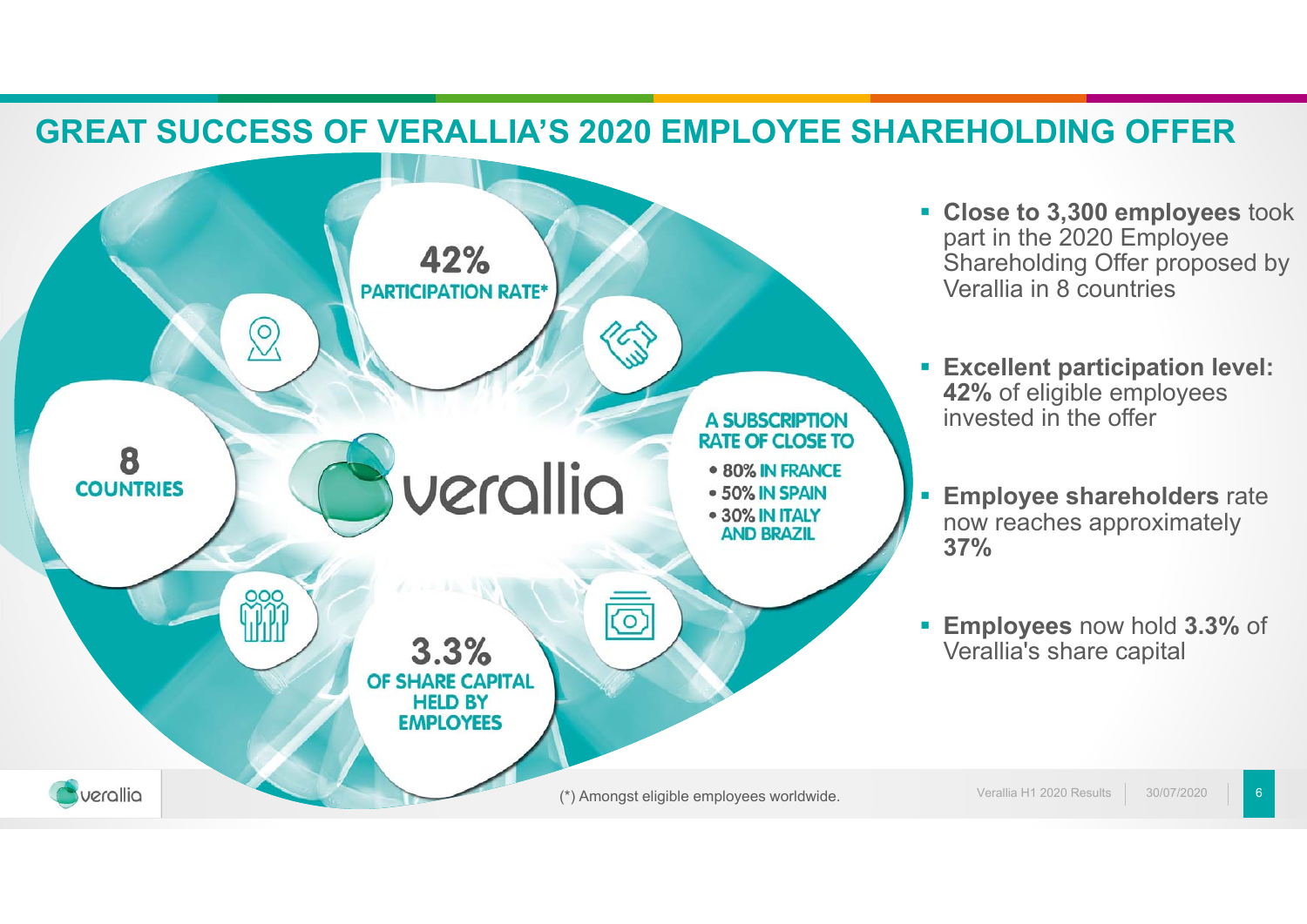#### **STRONG SUPPORT FROM OUR SHAREHOLDERS:87% OPTED FOR THE DIVIDEND PAYMENT IN SHARES**

- $\mathcal{C}$  The **June 10, 2020 AGM** approved the payment of a **dividend of 0.85 euros per share either in cash or in newly issued shares**
- $\mathbf{r}$  **87% of the shareholders have elected to receive their 2019 dividend in shares**, including Verallia's **main shareholders**:
	- Apollo(\*)
	- Brasil Warrant Administração de Bens e Empresas S.A.(\*\*)
	- Bpifrance Participations
	- FCPE Verallia (employees ownership fund)
- $\mathcal{L}_{\mathcal{A}}$  As of July 9, 2020, the share capital of the Company is **416 662 128 euros** and is divided into **123 272 819 ordinary shares**, each having **a par value of 3.38 euros**



*NB: Apollo and BWSA have disclosed to the market that Apollo has undertaken to sell and that BWSA has undertaken to purchase 100% of the Verallia shares received by Apollo on* July 9<sup>th</sup>, 2020 following its election of a payment of the dividend *in shares. The settlement of this transaction has not yet* occurred but, for the sake of clarity, this capital structure takes it *into account.*



\*Acting through Horizon Investment Holdings, a company wholly owned by Horizon Parent Holdings, itself indirectly controlled by AIF VIII Euro Leverage, LP, an investment fund managed by an affiliate of Apollo Global Management, Inc. \*\*Acting through Lepton Fund Ltd., a fund managed by BW Gestão de Investimentos Ltda., a wholly owned subsidiary of Brasil Warrant Administração de Bens e Empresas S.A.

30/07/2020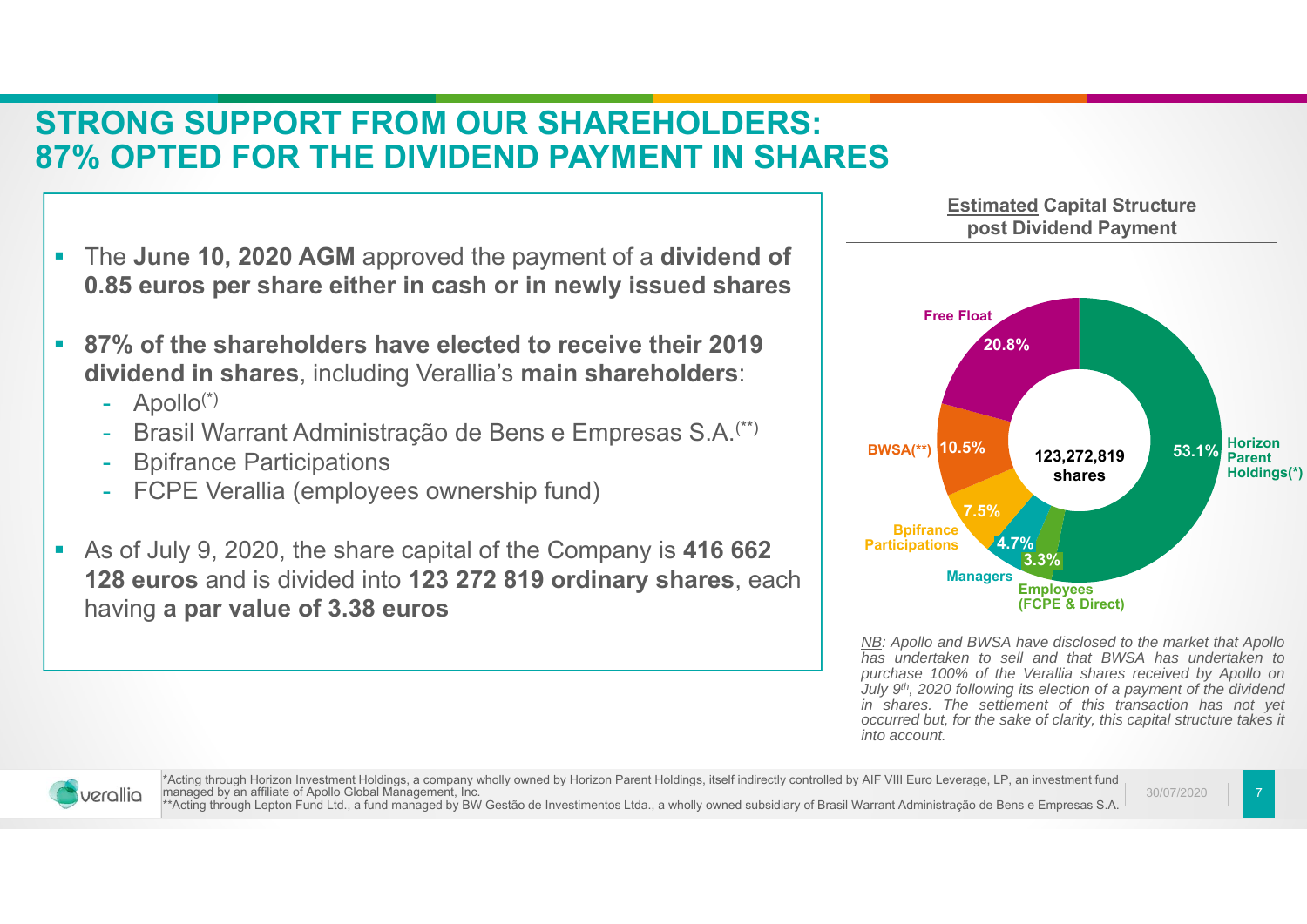## **TRANSFORMATION PLAN IN FRANCE**

- Г **Production capacity adjustment** and **industrial performance improvement** to respond to the **changes in the French market:**
	- -Decline in domestic still wine market
	- - Competition from imports from more competitive foreign glassmakers operating in neighboring countries
	- -Recent slowdown in exports
- $\mathcal{L}_{\mathcal{A}}$  **Comprising**
	- **Non-reconstruction of one of the three furnaces at the Cognac site** reaching end of its service life
	- - **New flow-based industrial organizations**, already successfully established in the Group's other European countries
- $\mathcal{L}_{\mathcal{A}}$  **Favoring voluntary departures**, whether as part of a Voluntary Redundancy Plan, Early Cessation of Activity, or other specific measures for certain categories of personnel
	- **Around 150 jobs are expected to become redundant for the seven factories of Verallia in France**

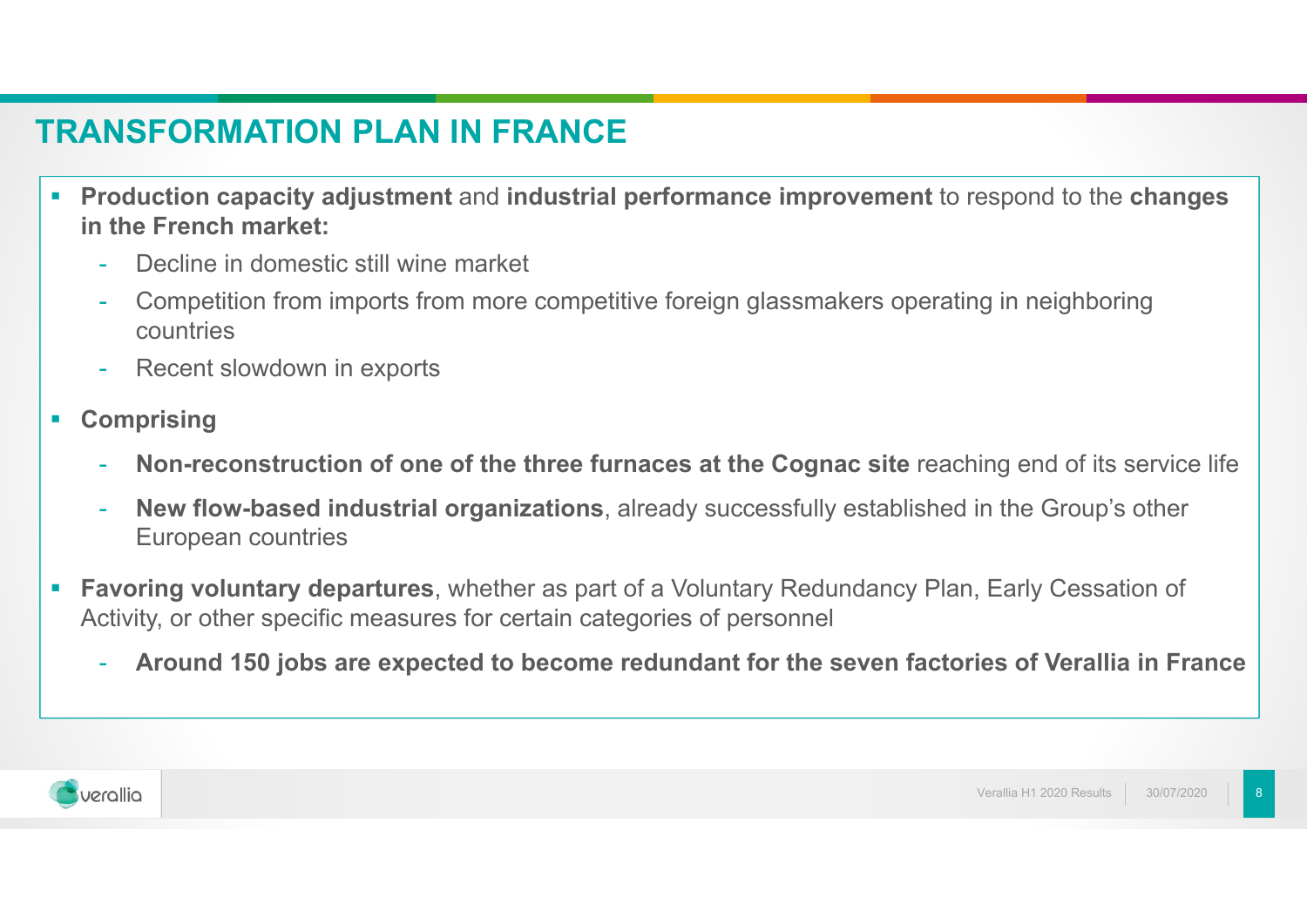- 1. Financial highlights and key initiatives
- **2. Financial results**
- 3. Cash performance
- 4. Conclusion

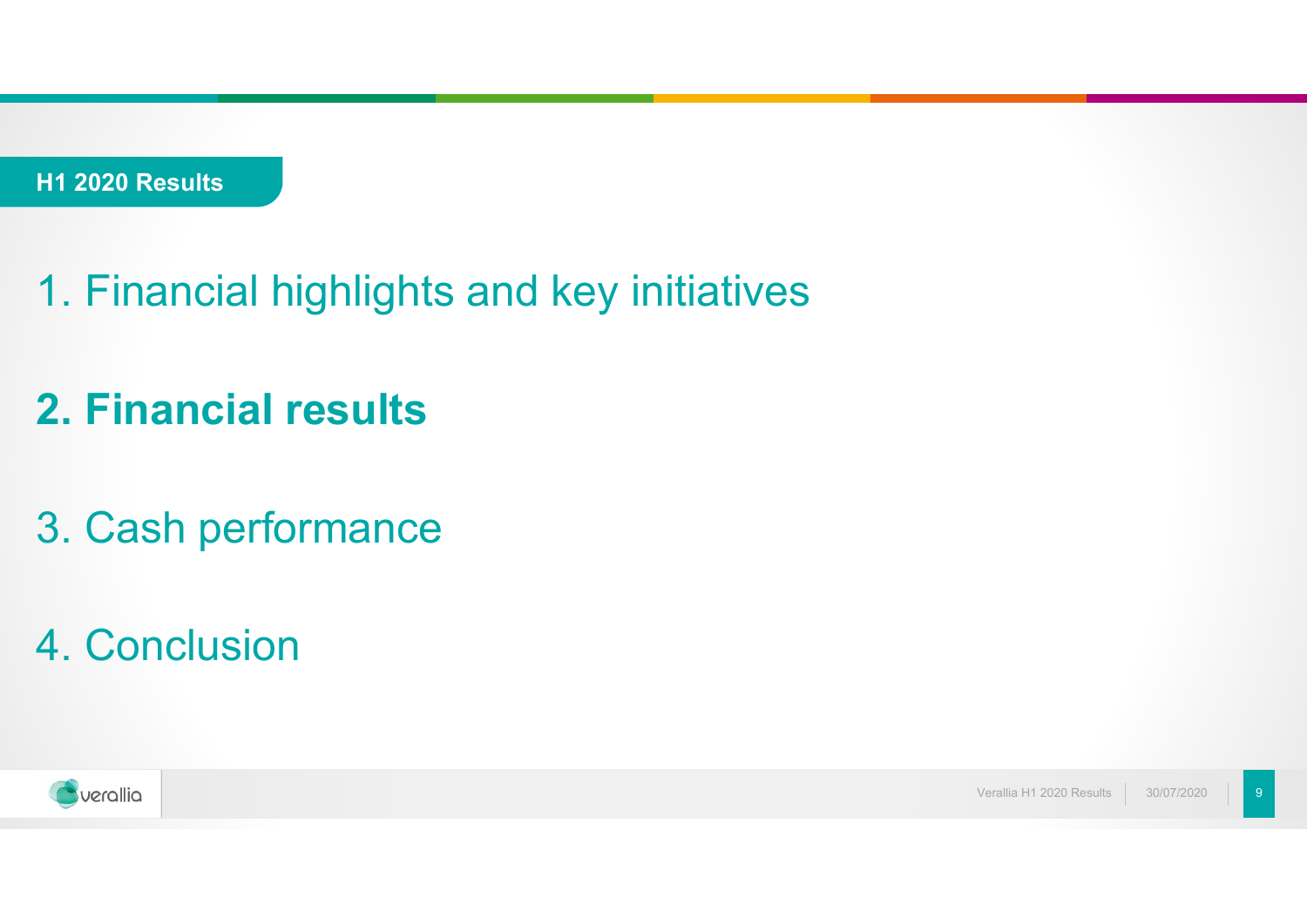## **Limited revenue decline in H1 despite COVID-19 impact**



#### $\mathcal{L}_{\mathcal{A}}$ **Revenue organic variation:**

- **Q1:** +4.0% organic\* growth
- -**Q2: -5.4% organic\* decline with** drop mainly in April and May
- $\mathcal{L}_{\mathcal{A}}$  **Mix deterioration mainly due to France** following
	- - Lower volumes in sparkling wine and spirits
	- Associated with some shifts towards less premium products
- $\overline{\phantom{a}}$  **Selling price increases boosted by Argentina** representing a significant portion
- a, Still **negative exchange rates** impact primarily due to **currency depreciation in Latin America**



(\*) Growth at constant exchange rates and scope. The organic growth of the Group excluding Argentina is **-2.7%**.

30/07/2020Verallia H1 2020 Results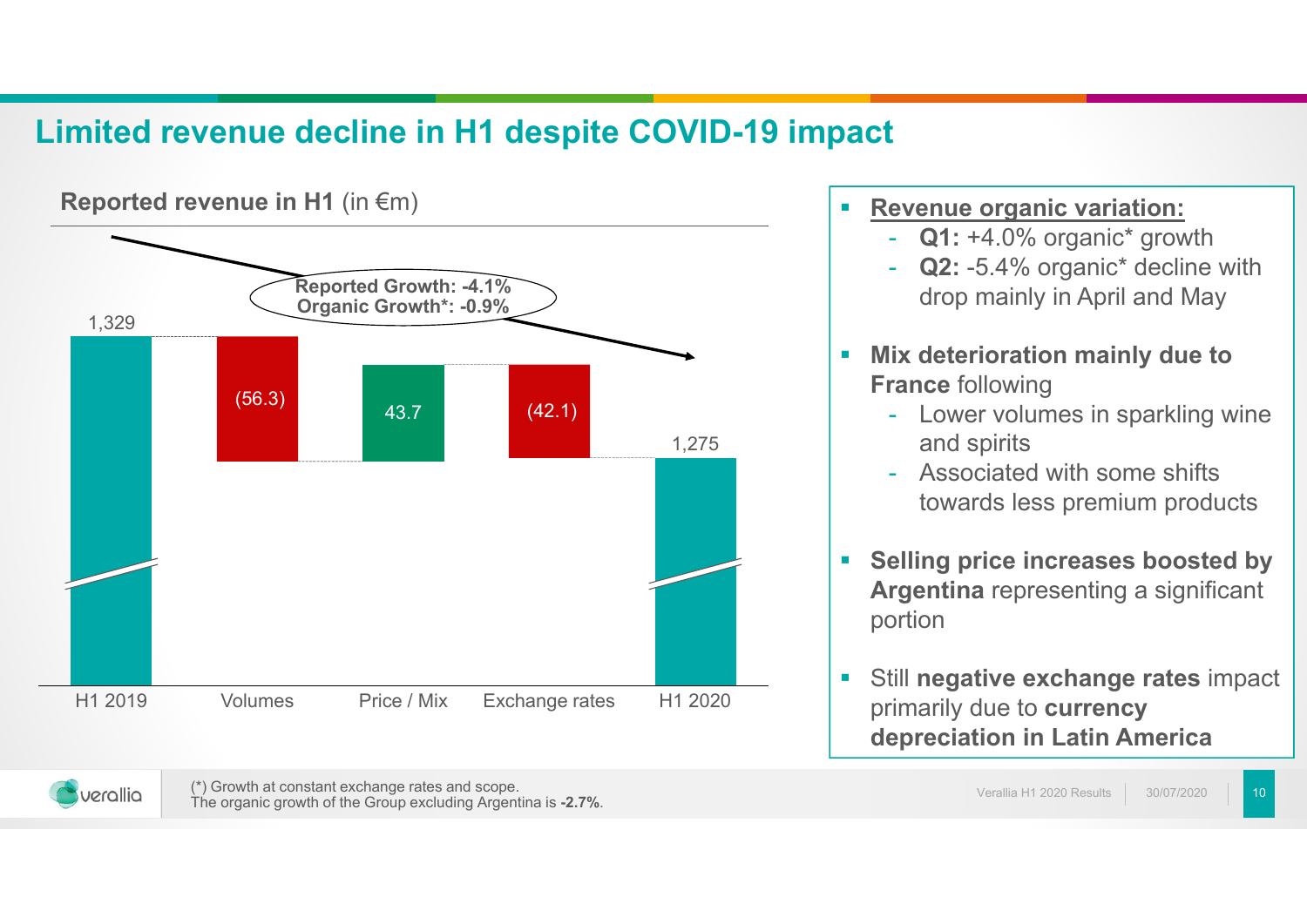#### **SWE\*: revenue decline and most notably in France**



**Reported revenue** (no exchange rates impact - in €m)

- **Decline in revenue in all countries in Q2**
- **Most notable drop over H1 in France, where exposure to premium products is greater**
- $\mathbf{r}$  **Dynamism in food jars in all countries**
- **Sparkling wine and spirits suffered the most as penalized by the shutdown of HoReCas**
- **Transformation plan launched in France**

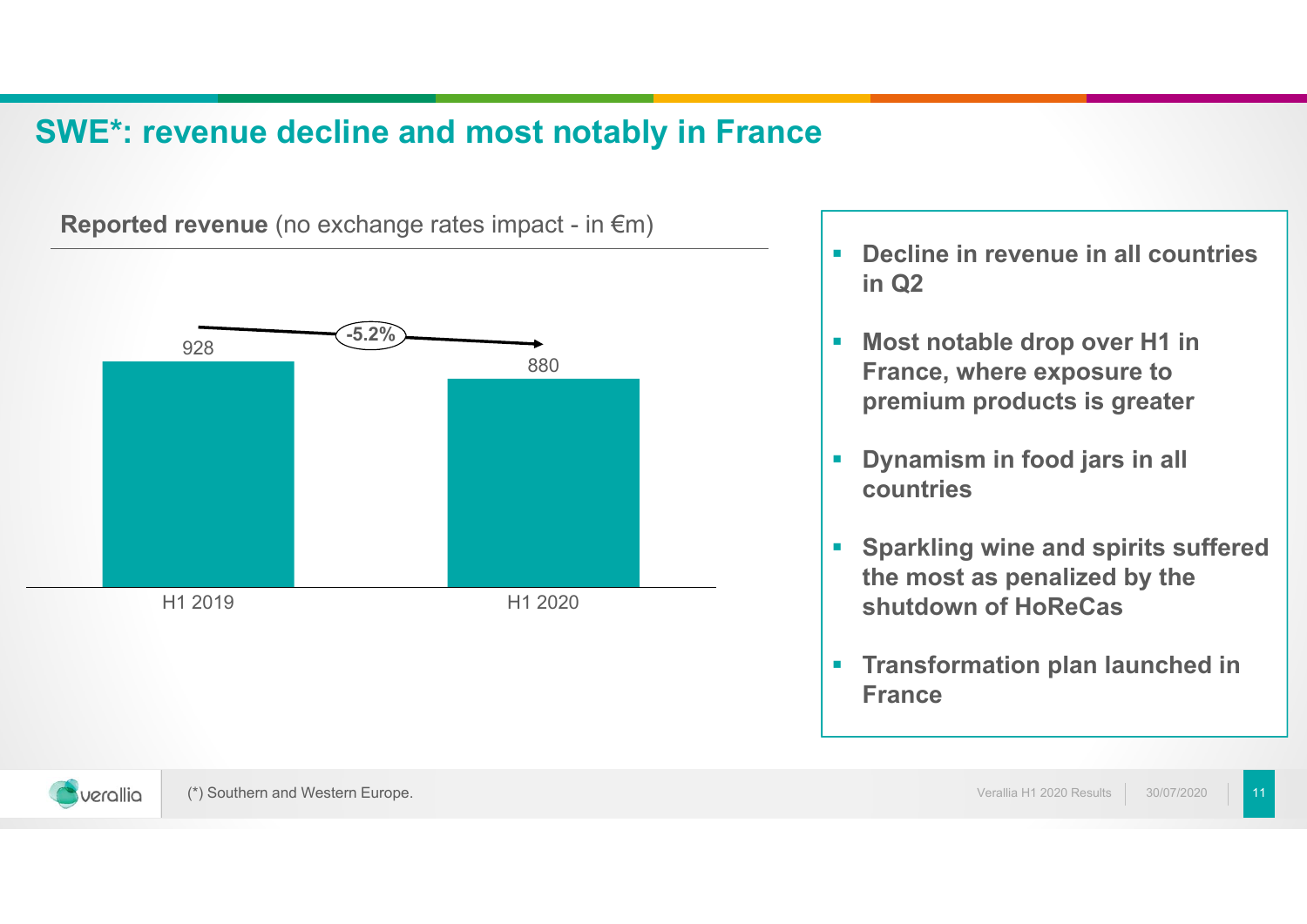#### **NEE\*: good resilience**

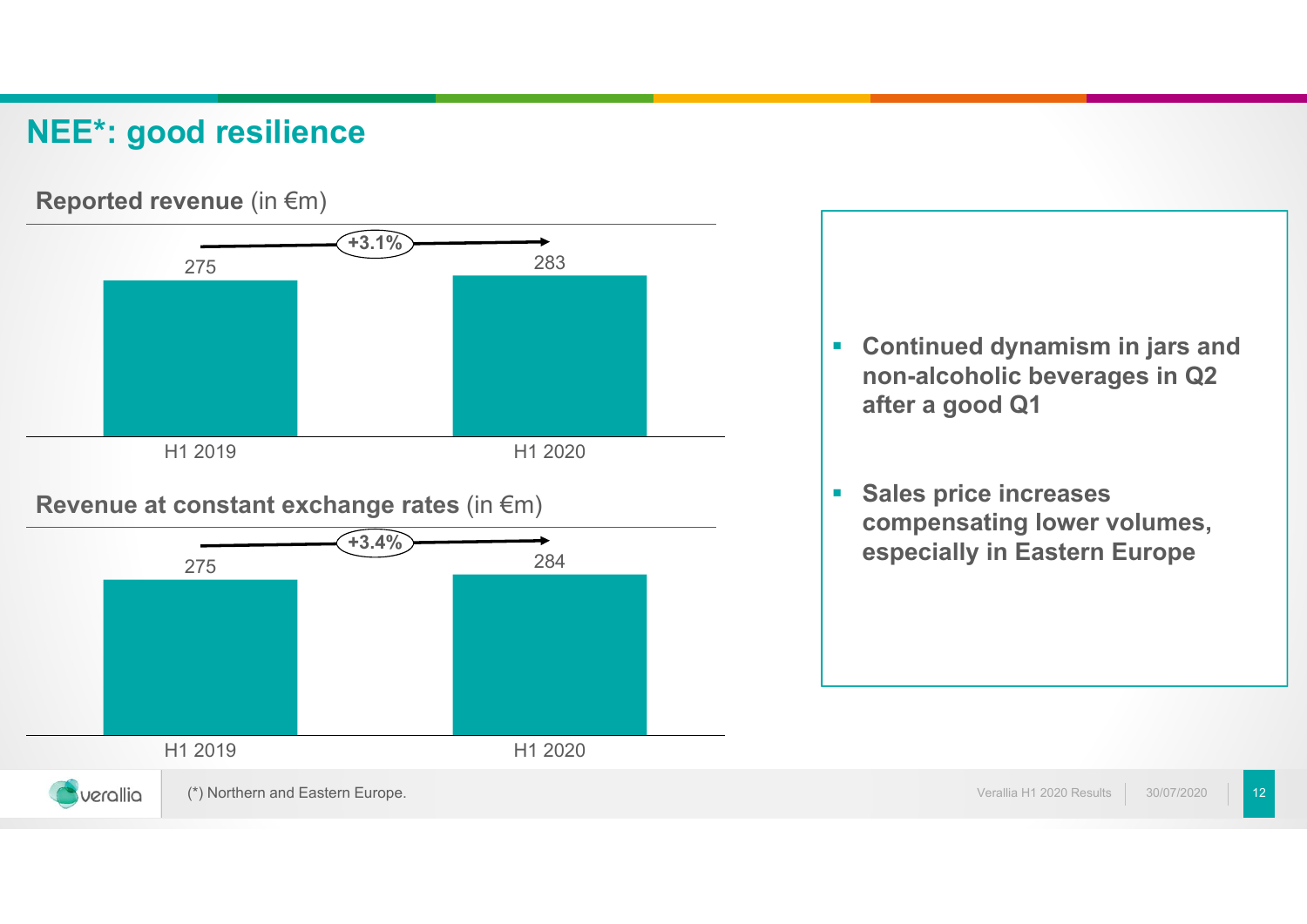#### **Latin America\*: volume and price contribution offset by unfavorable exchange rates**

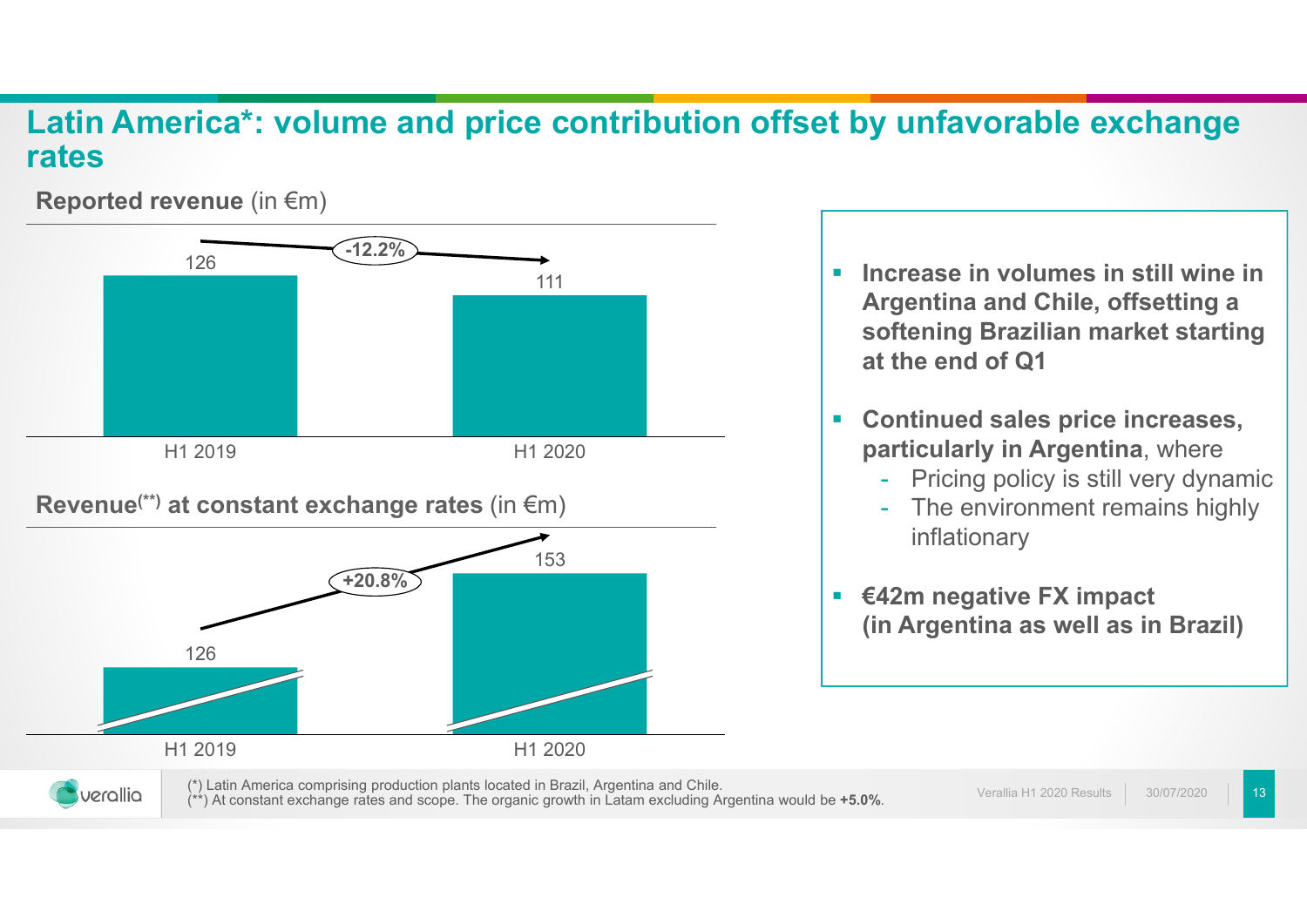## **Slight decline in adjusted EBITDA margin to 23.4%**

**Adjusted EBITDA** (in €m)



| <b>Adjusted EBITDA margin</b> |           |         |  |
|-------------------------------|-----------|---------|--|
| H <sub>1</sub> 2020           |           | H1 2019 |  |
| 23.4%                         | $(9)$ bps | 23.5%   |  |

- $\mathbf{r}$  **Adjusted EBITDA almost flat excluding forex (-€13m),** thanks to
	- 1. Contained volume decrease
	- 2.Positive price/cost spread
	- 3. PAP on track: €19m net productivity
- $\mathcal{L}^{\text{eff}}$  **"Activity": decrease in sales volumes partially offset by much lower destocking** as furnace shutdowns for repairs are planned in H2 this year while they occurred in H1 last year
- $\mathcal{L}_{\mathcal{A}}$  **"Exchange Rates":** significant negative impact driven by BRL depreciation as well as continued devaluation of ARS
- $\mathcal{L}_{\rm{eff}}$  **"Other"** includes COVID-19 direct extracosts for €3.5m and 2019 positive oneoffs (such as insurance refund, ..)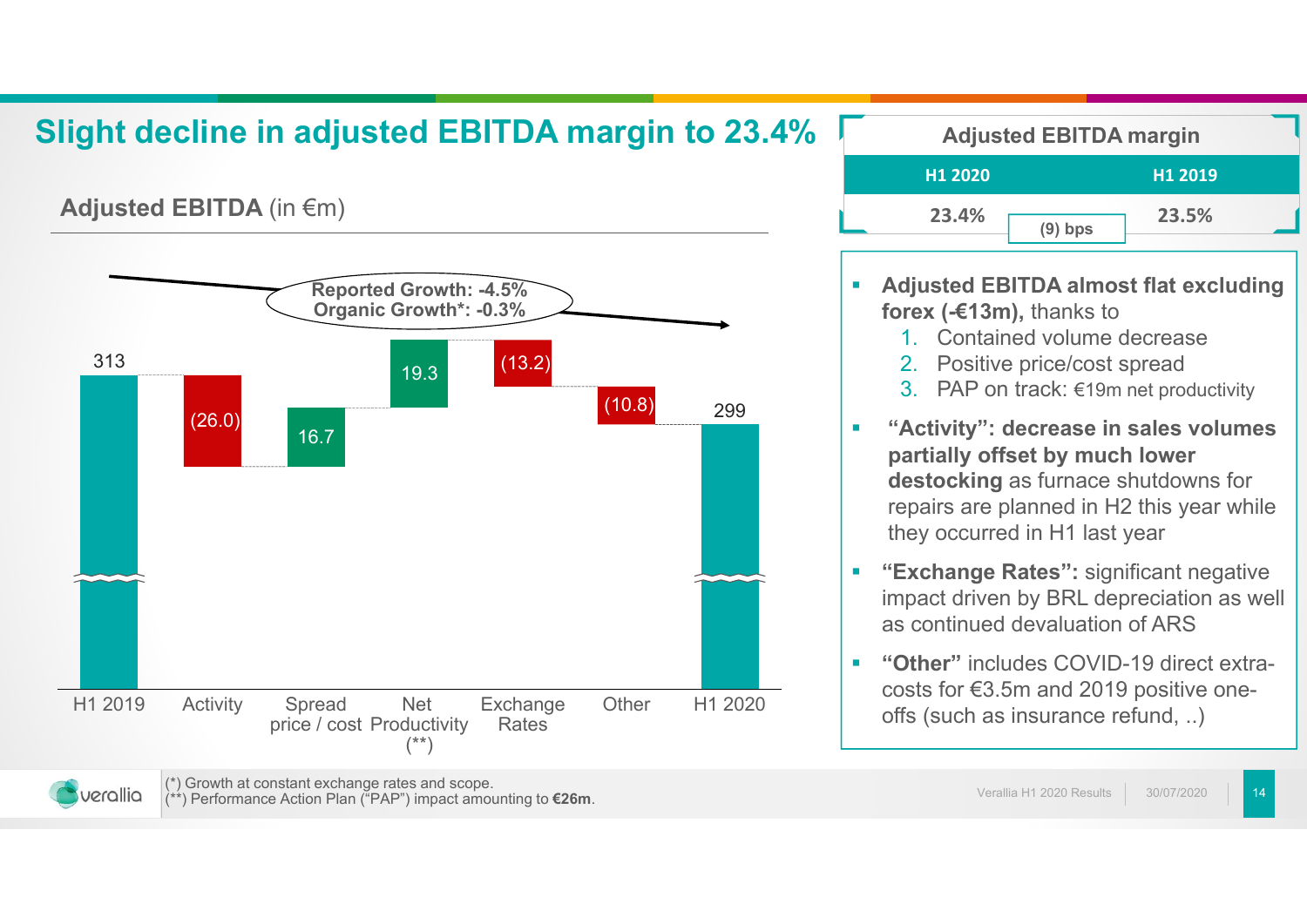#### **SWE: decline due to France, despite good resilience in Spain, Portugal and Italy**



| <b>Adjusted EBITDA margin</b>  |             |              |
|--------------------------------|-------------|--------------|
| H <sub>1</sub> 2020<br>H1 2019 |             |              |
| 22.2%                          |             | <b>23.7%</b> |
|                                | $(143)$ bps |              |

- **Good resilience in Spain, Portugal and Italy, showing a stable adjusted EBITDA in H1**
- $\mathcal{L}_{\mathcal{A}}$  **Margin decline due to France with:**
	- -**Sharpest drop in sales**
	- - **Strongest product mix deterioration in premium**  (sparkling wine & spirits)

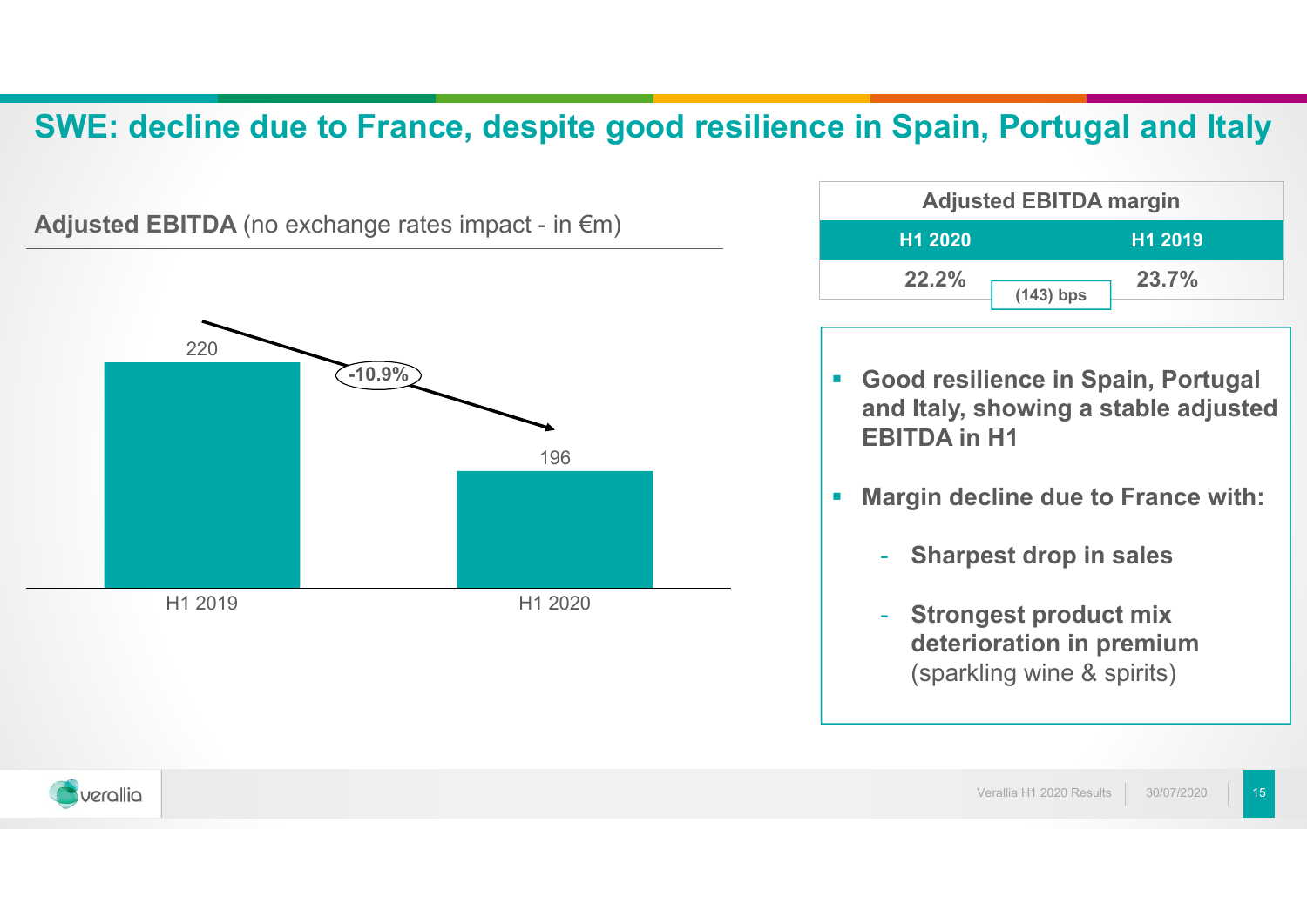#### **NEE: strong adjusted EBITDA value and margin expansion**



**Adjusted EBITDA** (no exchange rates impact - in €m)

**Adjusted EBITDA margin H1 2020 H1 2019 24.3% 21.8% +251 bps**

- $\overline{\phantom{a}}$  **Margin improvement thanks to:**
	- - **Sales price increases especially in Eastern Europe**
	- - **Improvement in industrial performance**

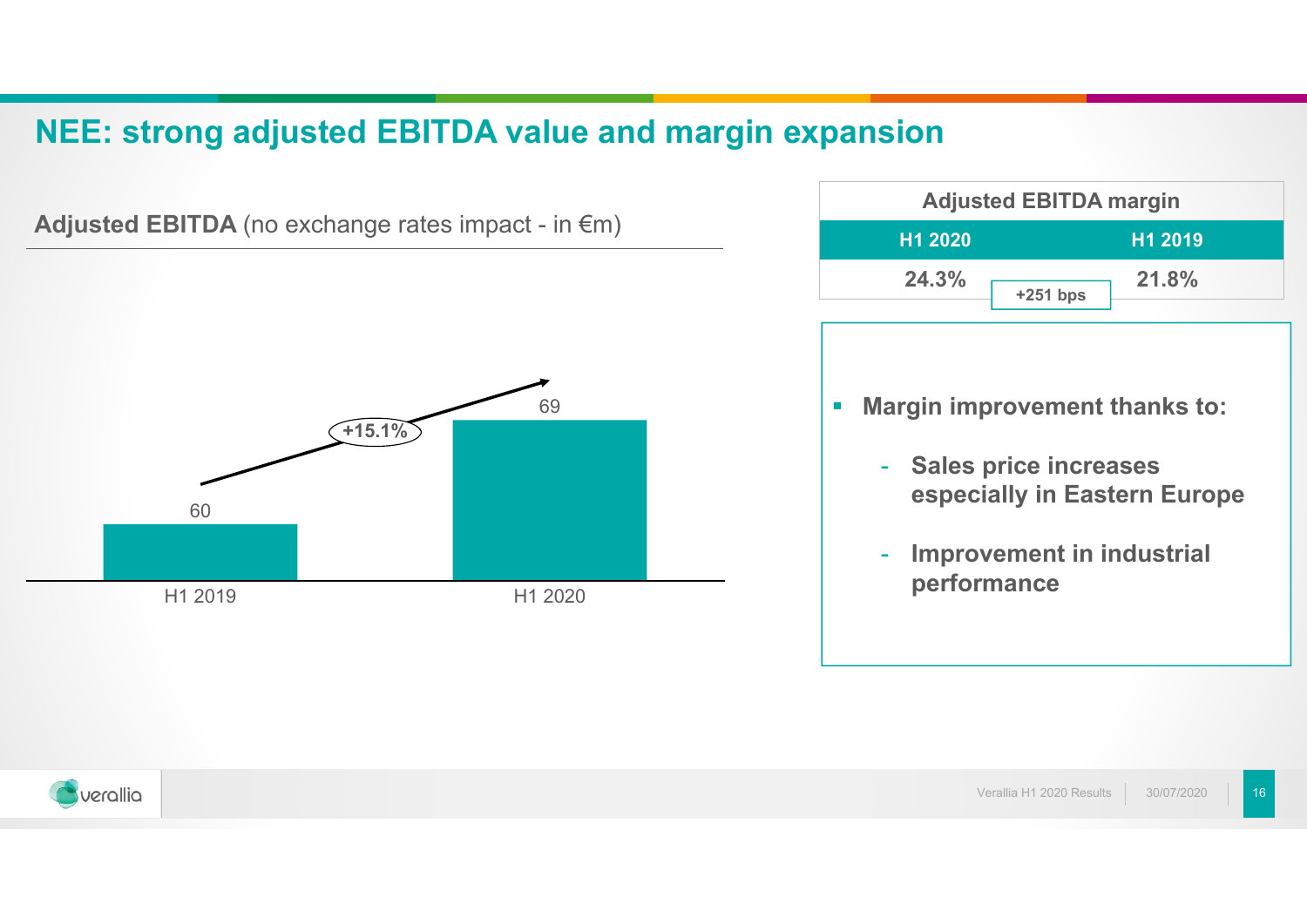#### **Latin America: strong adjusted EBITDA margin improvement**



| <b>Adjusted EBITDA margin</b>  |            |       |  |
|--------------------------------|------------|-------|--|
| H <sub>1</sub> 2020<br>H1 2019 |            |       |  |
| 30.6%                          |            | 26.2% |  |
|                                | $+440$ bps |       |  |

- $\mathcal{L}_{\mathcal{A}}$  Margin improvement thanks to the continuous deployment of Verallia's **3 main improvement drivers**
	- 1. Volume growth
	- 2. Positive inflation spread
	- 3. Performance Action Plan
- $\mathcal{L}_{\mathcal{A}}$  Still **unfavorable macroeconomic environment** in **Argentina** and **deteriorating** in **Brazil**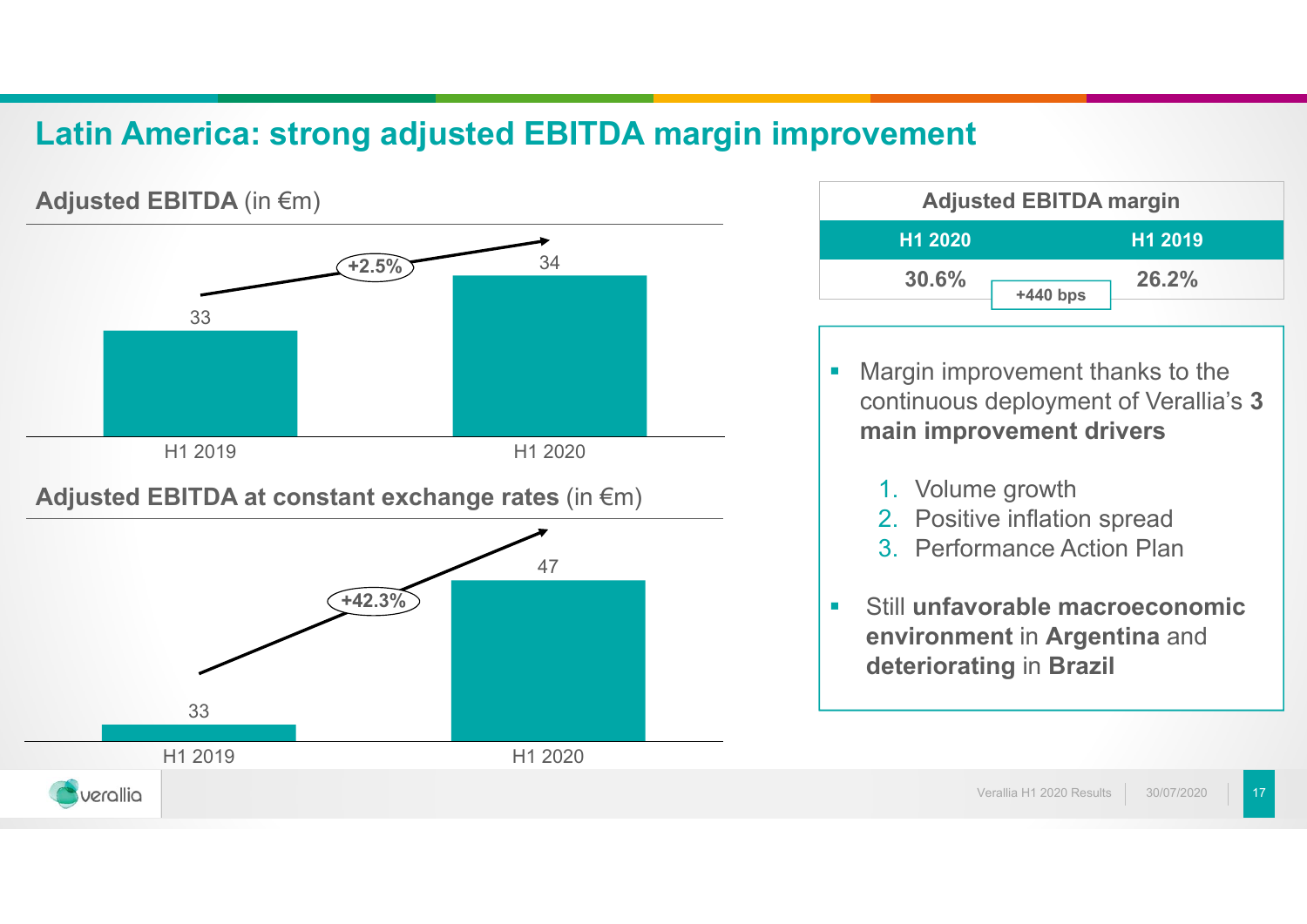- 1. Financial highlights and key initiatives
- 2. Financial results
- **3. Cash performance**
- 4. Conclusion

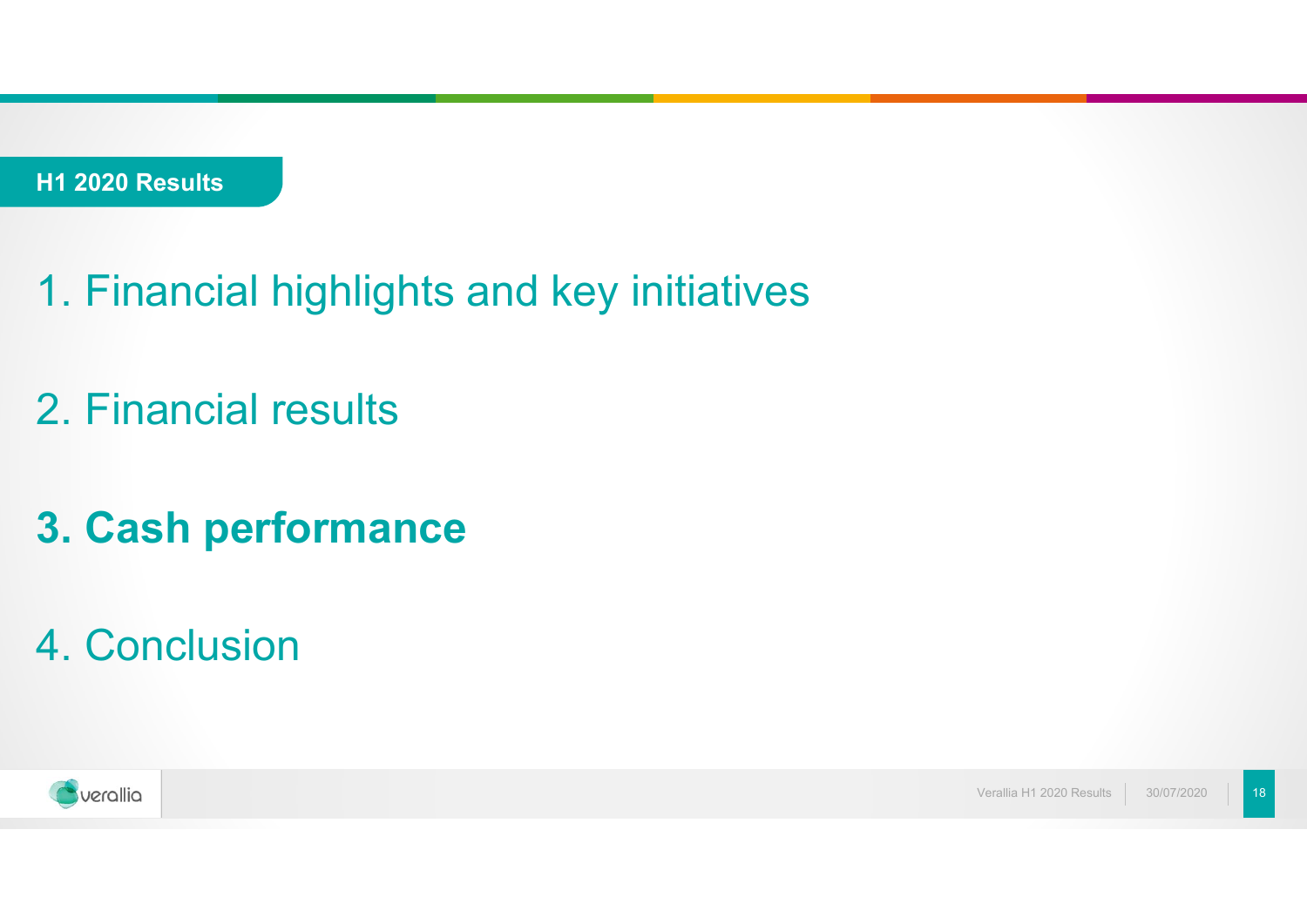#### **Tight control of investments**



- $\overline{\phantom{a}}$ **Lower recurring capex in H1 2020:** different timing of furnace renovations (H1 2019 vs. H2 2020)
- × **Discipline to maintain yearly recurring capex at ca. 8% of annual consolidated revenue**(\*)
- I. **Higher strategic investments in H1 2020:** corresponding mainly to investments in Spain and Italy, the start-up of which will take place depending on market needs



19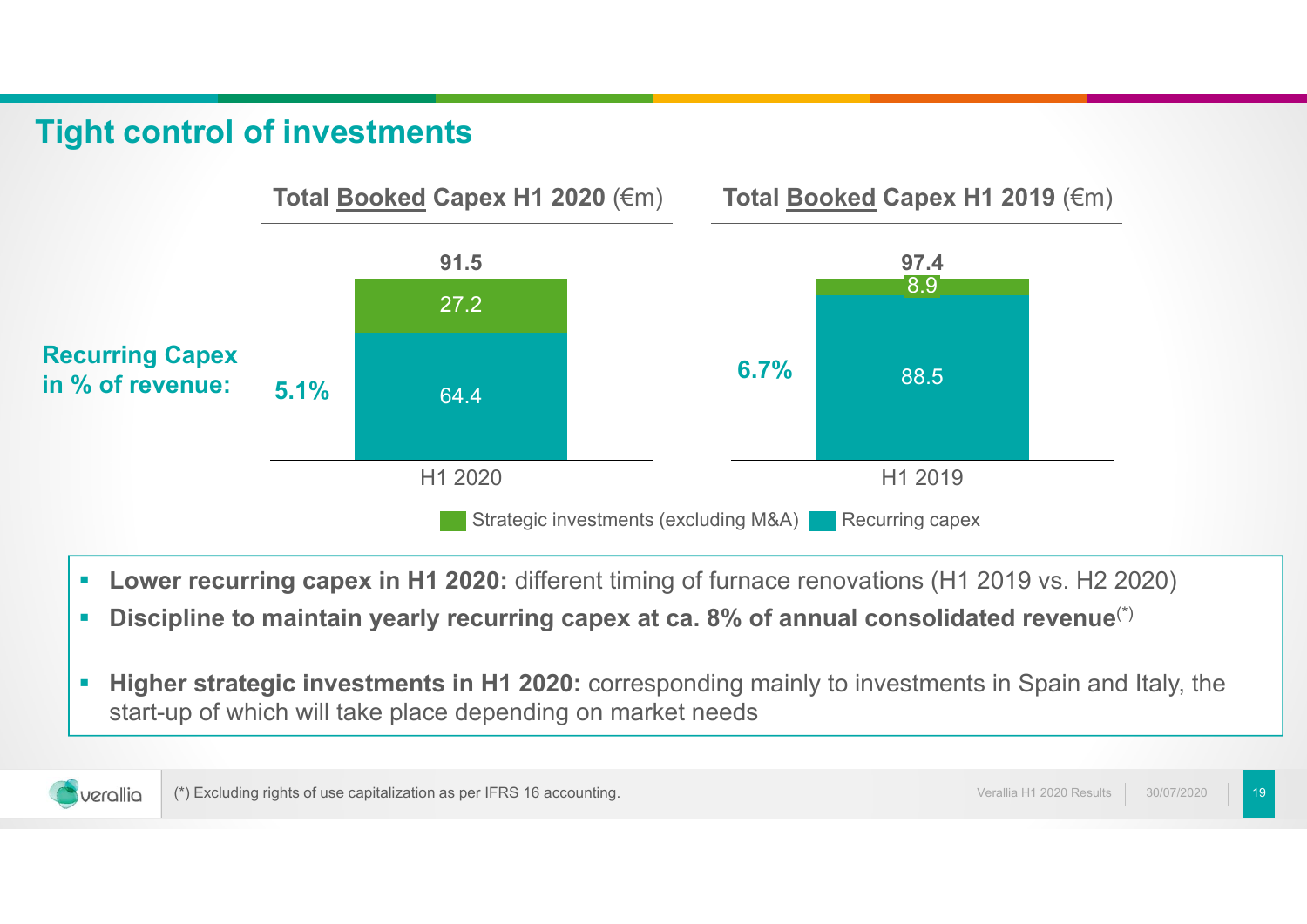#### **Solid cash flow fundamentals with good WCR management and continued high cash conversion**

| In $\epsilon$ m                               | H1 2020 | H1 2019 |
|-----------------------------------------------|---------|---------|
| <b>Adjusted EBITDA</b>                        | 298.7   | 312.8   |
| <b>Total Capex</b>                            | 91.5    | 97.4    |
| <b>Cash conversion</b>                        | 69.4%   | 68.8%   |
| <b>Change in operating</b><br>working capital | (69.0)  | (19.6)  |
| of which Capex WCR                            | (50.4)  | (11.7)  |
| <b>Operating Cash Flow</b>                    | 138.2   | 195.7   |

- **Operating cash flow impacted by**
	- **Adjusted EBITDA decrease**
	- **Expected increase in Capex cash-out** relating especially to strategic investments
- $\blacksquare$  **Robust WC management** leading to a decline in the number of sales days
- $\mathcal{L}_{\mathcal{A}}$  **Continued high level of cash conversion**

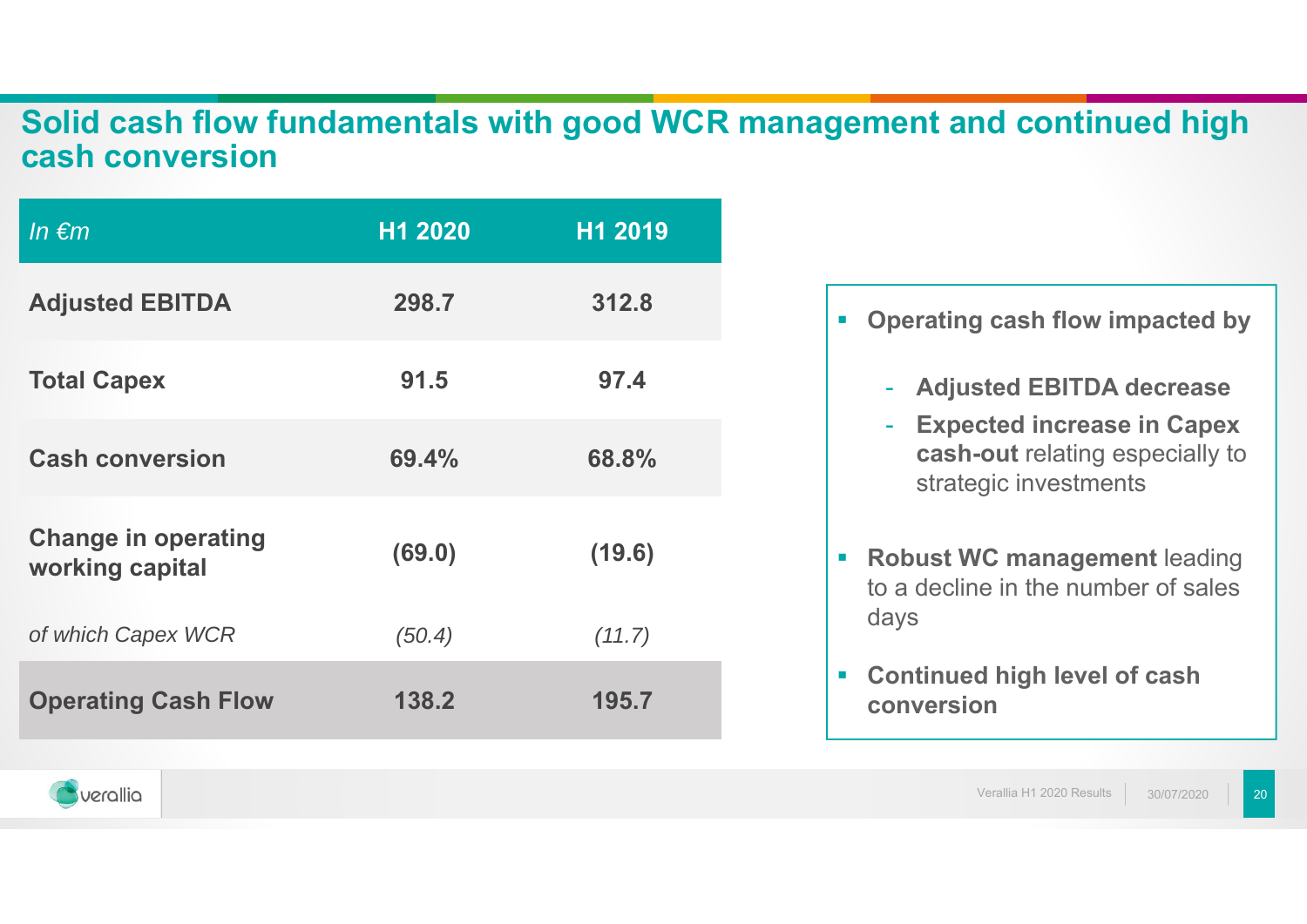#### **Continuous deleveraging capabilities**

| $ $ In $\bm{\epsilon}$ million        | $30/06/2019$ <sup>(*)</sup> | 31/12/2019 | 30/06/2020 |
|---------------------------------------|-----------------------------|------------|------------|
| Net Debt                              | 1,689.5                     | 1,590.6    | 1,475.7    |
| <b>LTM Adjusted EBITDA</b>            | 590.7                       | 615.2      | 601.1      |
| <b>Net Debt / LTM Adjusted EBITDA</b> | 2.9x                        | 2.6x       | 2.5x       |

- **2.5x ratio of net debt over LTM adjusted EBITDA at June 30, 202 0**:
	- -Net debt at €1,475.7 million including rights-of-use for €42.7 million
	- -June 2020 LTM Adjusted EBITDA at €601.1 million including €19.7 million of IFRS16 impact
- $\mathcal{L}_{\mathcal{A}}$  **Continuous deleveraging** driven by:
	- -**Increase of LTM adjusted EBITDA**
	- **Decrease of net debt**



30/07/2020 (\*) Excluding the shareholder loan between Verallia SA and Horizon Intermediate Holdings, its former parent company. Verallia H1 2020 Results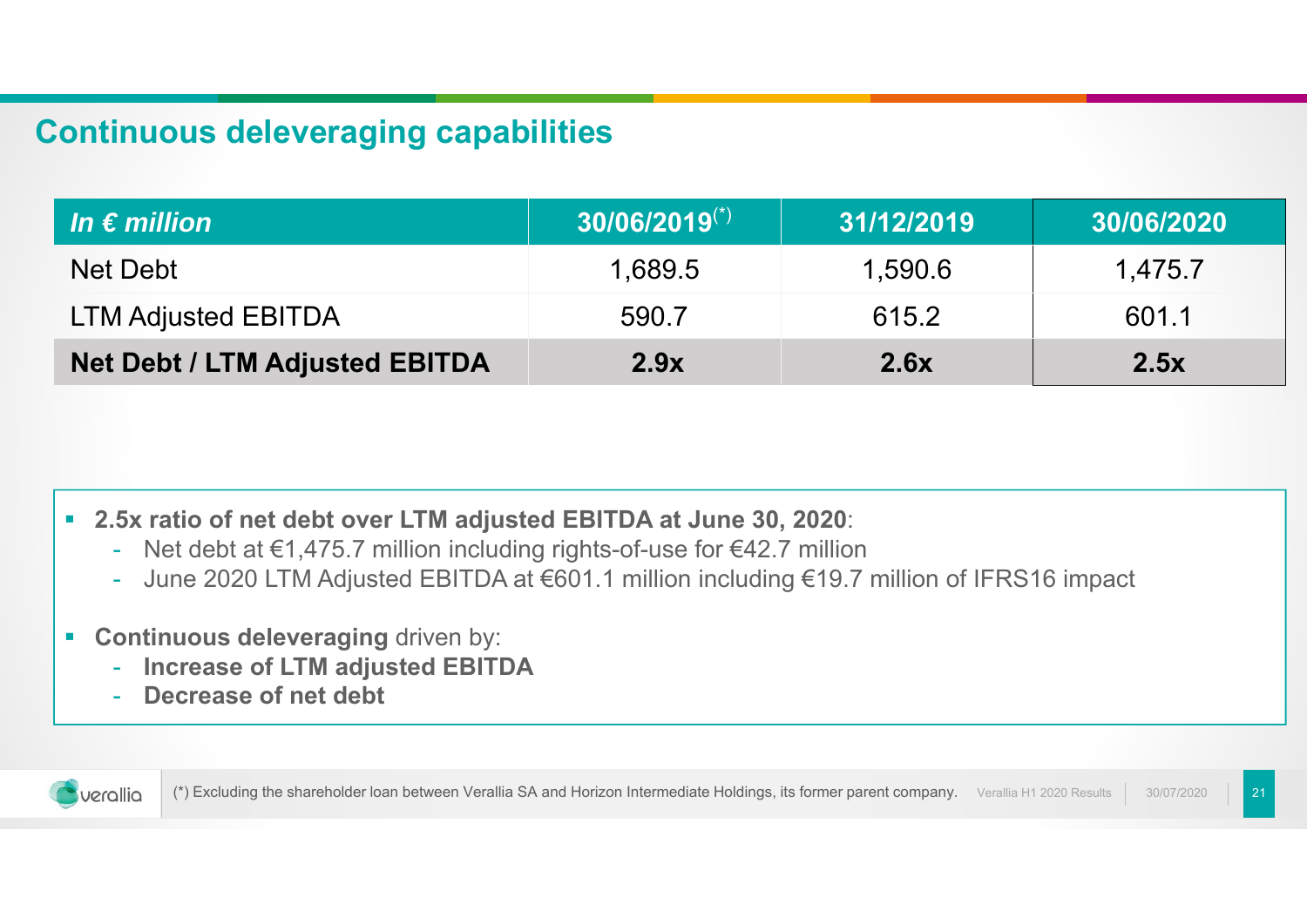#### **Verallia's net debt: €1,475.7 million at June 30, 2020**

| In $\epsilon$ million              | Nominal amount or<br>maximum amount<br>drawable | <b>Nominal rate</b> | <b>Final</b><br>maturity | <b>June 30, 2020</b> |
|------------------------------------|-------------------------------------------------|---------------------|--------------------------|----------------------|
| Term Loan A                        | 1,500.0                                         | Euribor $+1.75\%$   | 07/10/2024               | 1,495.8              |
| <b>Revolving Credit Facility 1</b> | 500.0                                           | Euribor $+1.35\%$   | 07/10/2024               | 200.8                |
| <b>Revolving Credit Facility 2</b> | 250.0                                           | Euribor +1.95%      | 24/04/2021(*)            |                      |
| <b>Commercial Papers Neu CP</b>    | 400.0                                           |                     |                          | 39.0                 |
| Other debt                         |                                                 |                     |                          | 128.3                |
| <b>Total borrowings</b>            |                                                 |                     |                          | 1,863.9              |
| Cash                               |                                                 |                     |                          | (388.2)              |
| <b>Net Debt</b>                    |                                                 |                     |                          | 1,475.7              |

- $\mathcal{L}_{\mathcal{A}}$ **A significant part of the Group's floating rate exposure is hedged through interest rate swaps**
- $\mathcal{L}_{\mathcal{A}}$  **Verallia successfully set up an additional €250m Revolving Credit line with a one-year maturity on April 24, 2020, extendable by six months at the Group's discretion**
- × **Total available liquidity(\*\*)** reaches **€899.2m** at June 30, 2020

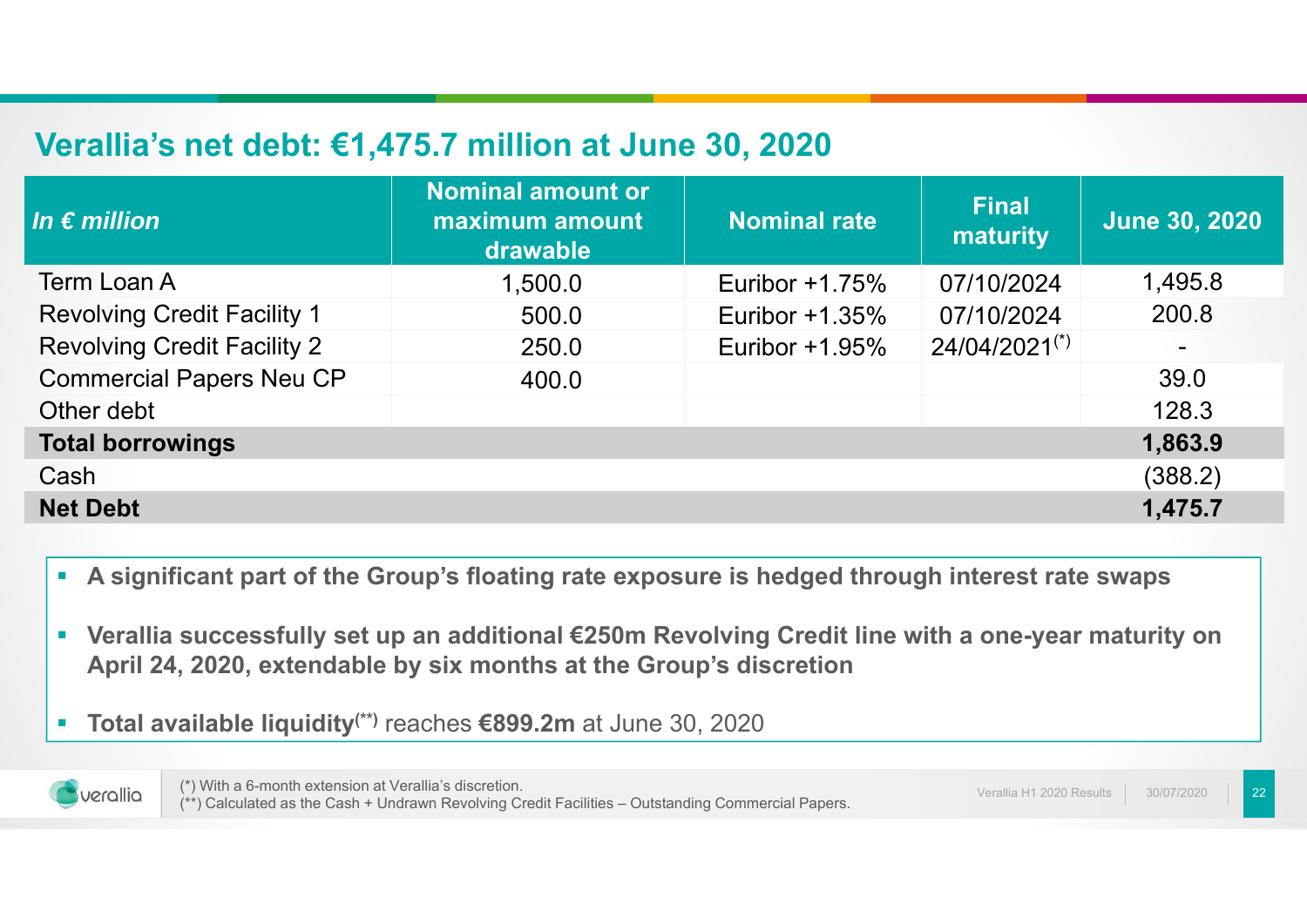- 1. Financial highlights and key initiatives
- 2. Financial results
- 3. Cash performance
- **4. Conclusion**



Verallia H1 2020 Results30/07/2020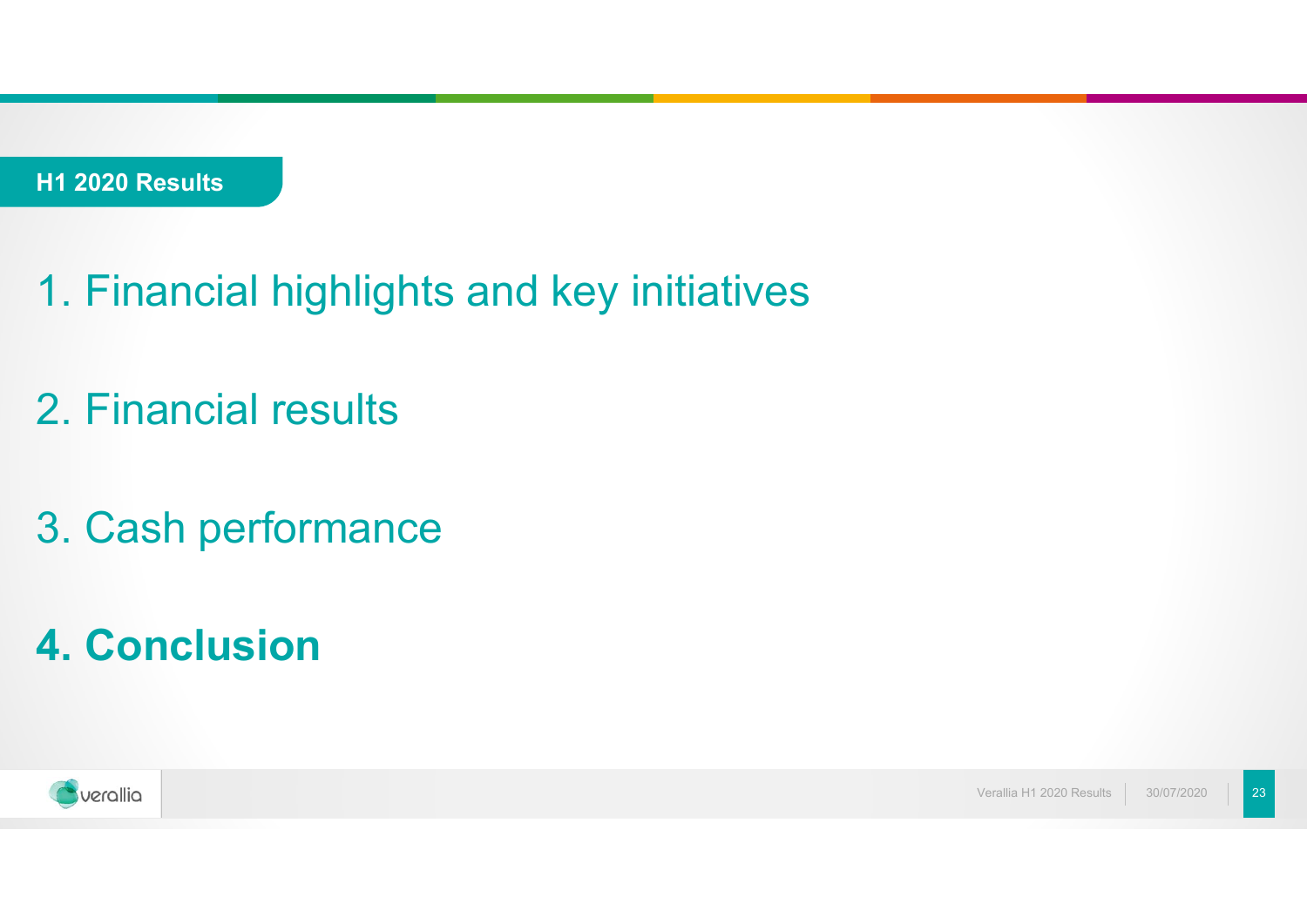#### **Conclusion: Resilient H1**

- **Revenue decrease limited to -4.1% on a reported basis (-0.9% organic\*) in H1 2020**
- $\mathcal{L}_{\mathcal{A}}$ **Slight decline in adjusted EBITDA margin to 23.4% vs. 23.5% in H1 2019 due to France**
- $\blacksquare$ **Further deleveraging to 2.5x LTM adjusted EBITDA (-0.1x vs. end of Dec 2019)**
- $\mathcal{L}_{\mathcal{A}}$  **Transformation plan in France to adapt the organization to market changes and improve competitiveness**

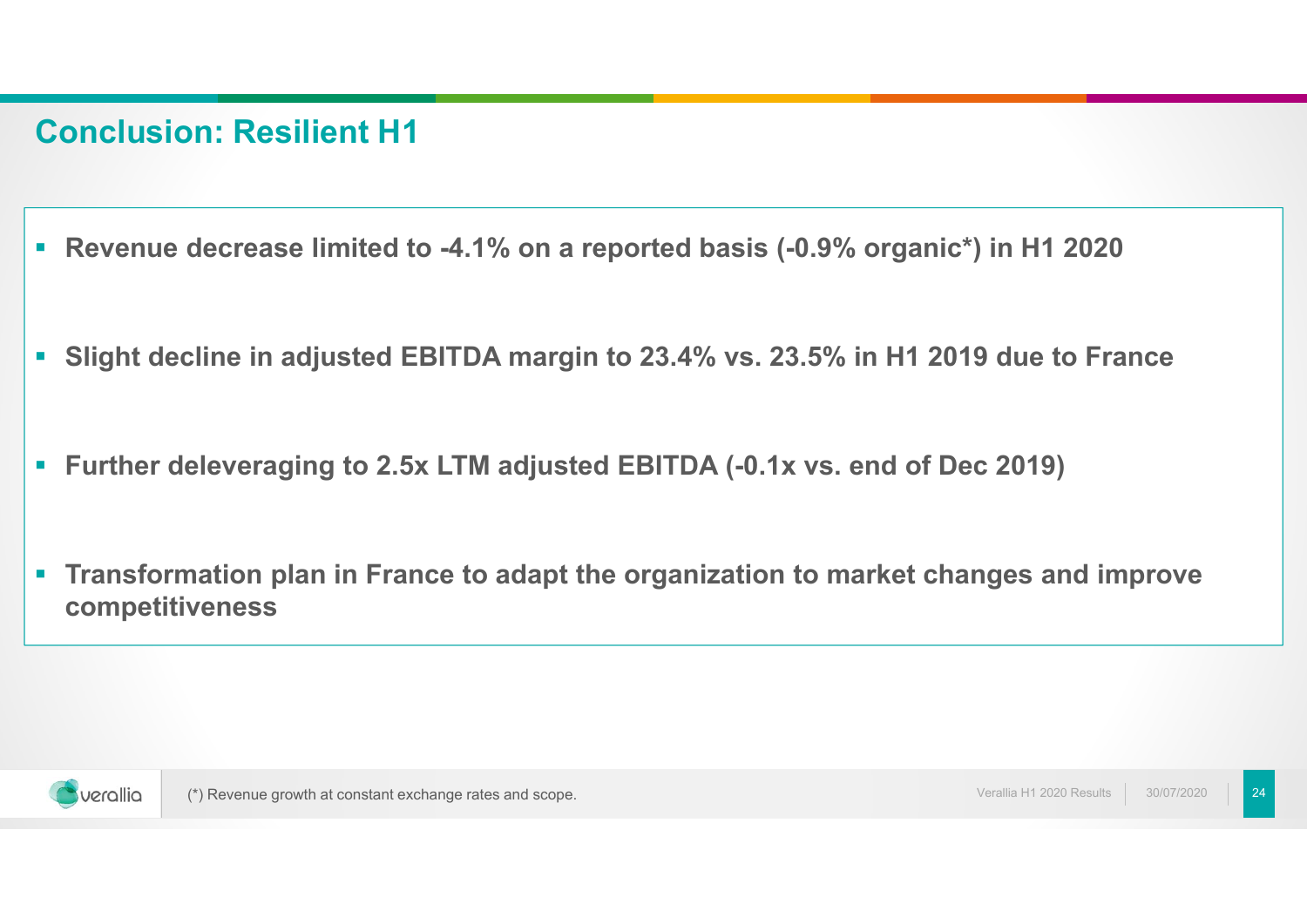## **2020 Outlook**

- **Persistent uncertainty linked to the duration of the crisis making 2020 forecast still difficult, yet:**
	- **Q2 should be a low point in terms of sales volumes drop**
	- **Full year 2020: volumes** expected **down around -5% compared to 2019**
	- **Adjusted EBITDA 2020:** should be **slightly above that of 2018, that amounted to €543m**
	- **H2 2020 furnace repairs will:**
		- o**be extended in time to proactively decrease the level of inventories,**
		- o**negatively affect EBITDA over the semester,** BUT
		- o**better position the Group for a recovery in 2021** while **improving cash** this year
- Г **Continuous adaptation measures to ongoing changes:**
	- -Variabilization of costs
	- Very close monitoring of working capital
	- -Improvement in the supply chain to better serve clients
	- All investments under tight control

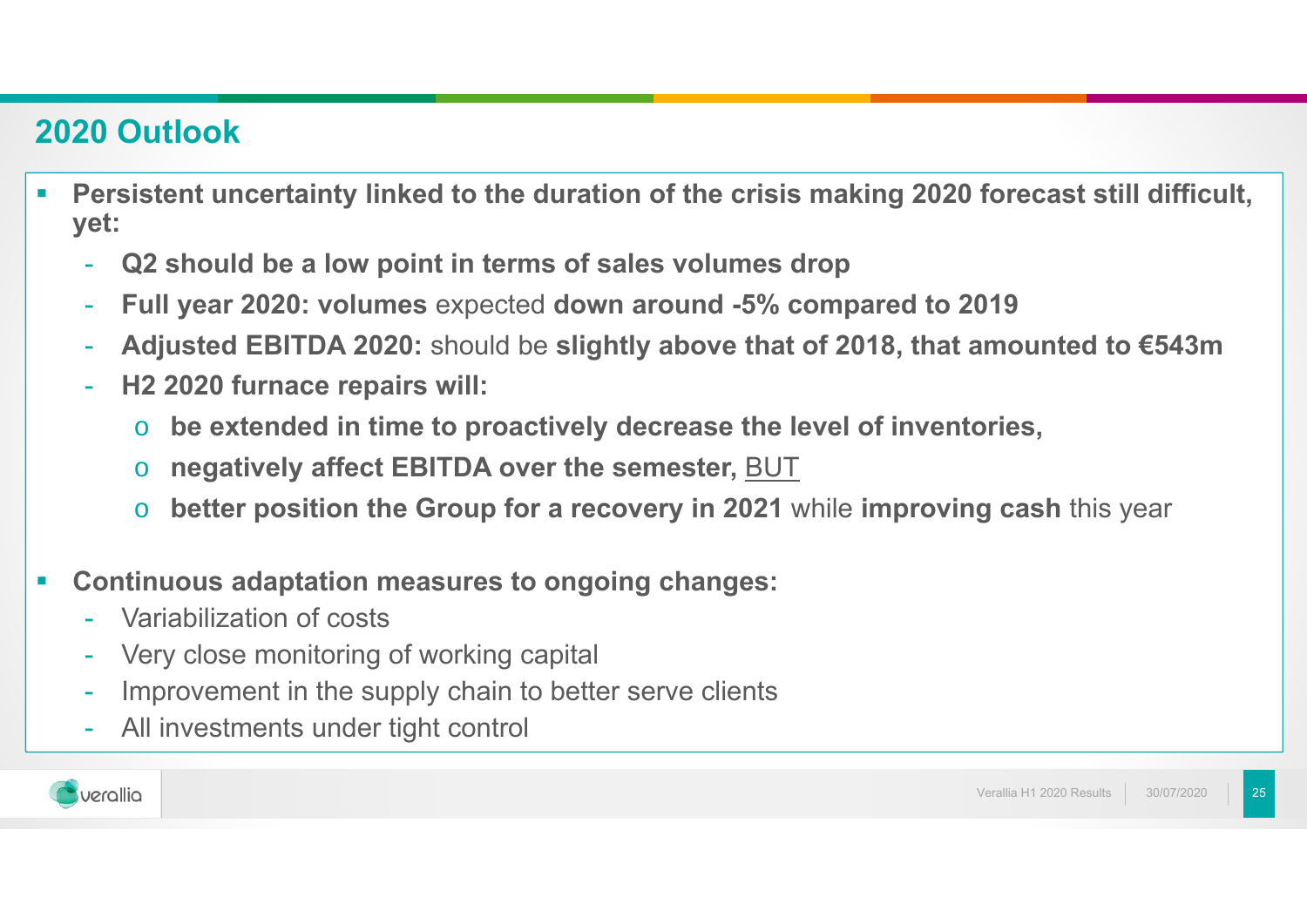## **MID-TERM GUIDANCE FROM THE IPO - UPDATE**



**Effective tax rate going down from 30% to 26% over the period**



(1) Revenue growth at constant exchange rates and scope. (2) Excluding capitalization of the right of use associated with the application of IFRS 16.

26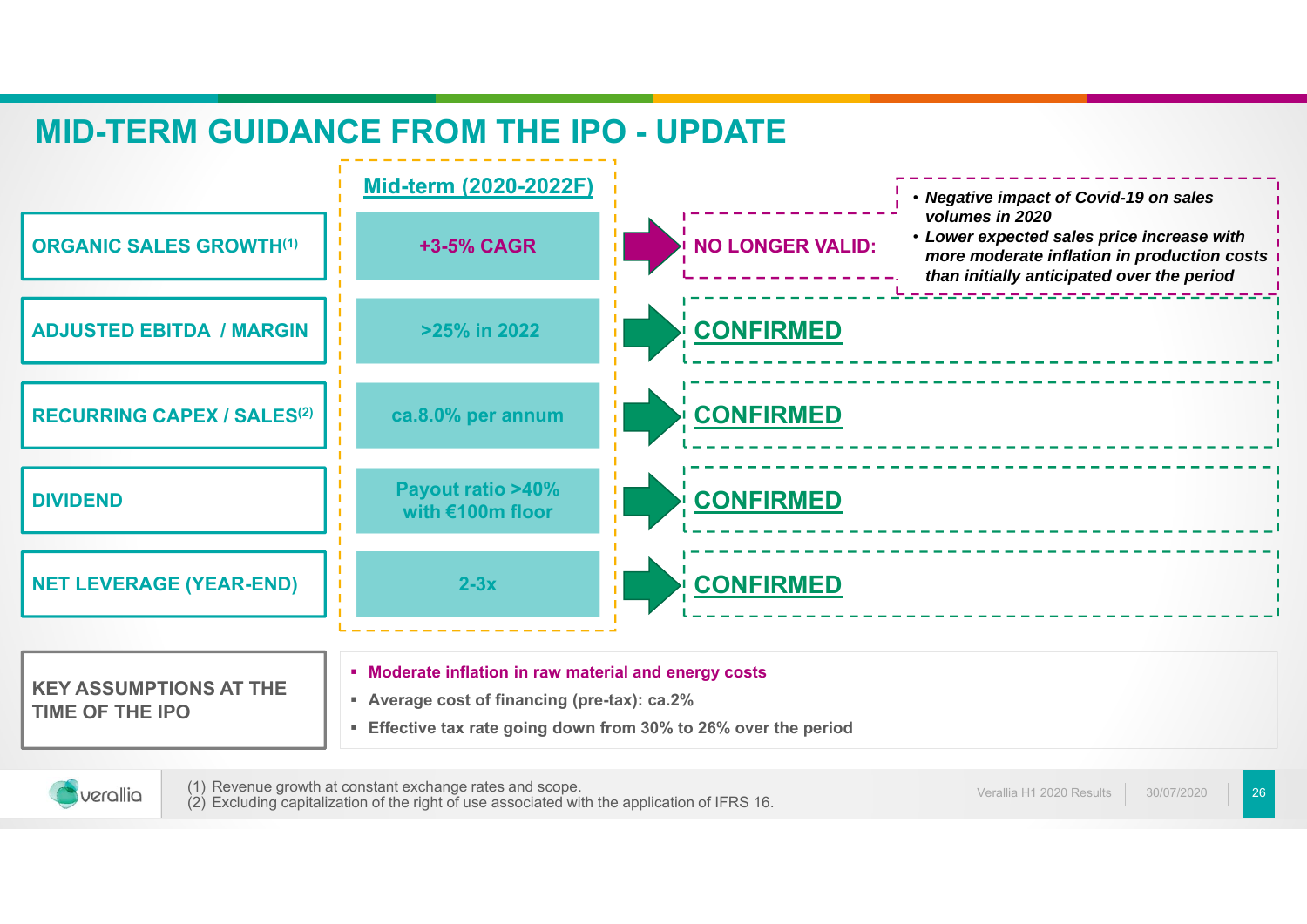**H1 2020 Results**

# **Appendices**



Verallia H1 2020 Results 30/07/202027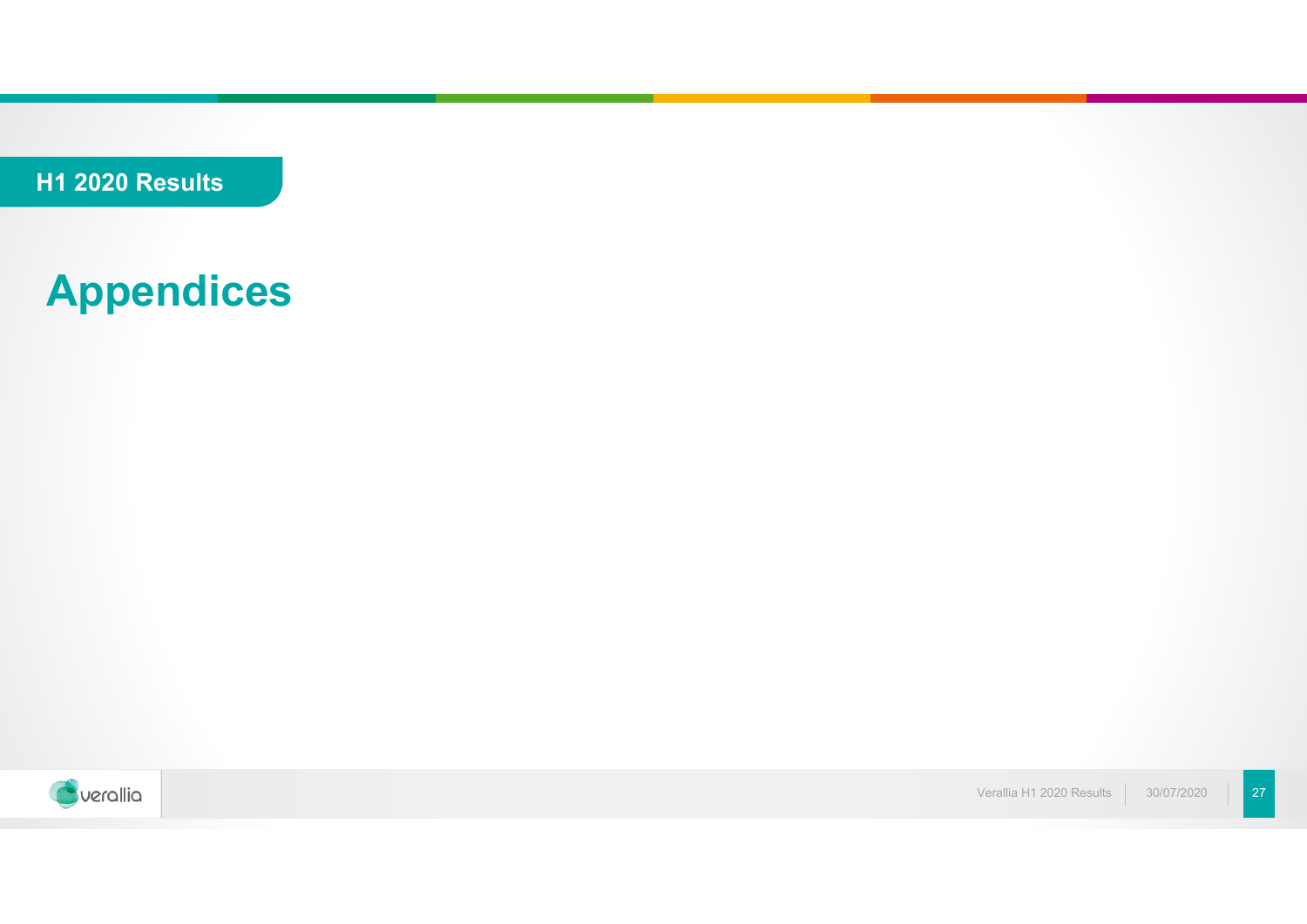#### **GLOSSARY**

- **Activity category:** corresponds to the sum of the volumes variations plus or minus changes in inventories variation.
- **Organic growth:** corresponds to revenue growth at constant exchange rates and scope. Revenue growth at constant exchange rates is calculated by applying the average exchange rates of the comparative period to revenue for the current period of each Group entity, expressed in its reporting currency.
- ٠ Adjusted EBITDA: This is a non-IFRS financial measure. It is an indicator for monitoring the underlying performance of businesses adjusted for certain expenses and/or non-recurring items liable to distort the company's performance. The Adjusted EBITDA is calculated based on operating profit adjusted for depreciation, amortisation and impairment, restructuring costs, acquisition and M&A costs, hyperinflationary effects, management share ownership plans, subsidiary disposal-related effects and contingencies, plant closure costs and other non-current items.
- ٠ **Capex:** Short for "capital expenditure", this represents purchases of property, plant and equipment and intangible assets necessary to maintain the value of an asset and/or adapt to market demand or to environmental and health and safety constraints, or to increase the Group's capacity. It excludes the purchase of securities.
- **Recurring capex:** represent acquisitions of property, plant and equipment and intangible assets necessary to maintain the value of an asset and/or adapt to market demands and to environmental, health and safety requirements. It mainly includes furnace renovation and maintenance of IS machines.
- $\mathbf{r}$ **Strategic investments:** Capex corresponds to acquisitions of strategic assets that significantly enhance the Group's capacity or its scope (for example, the acquisition of plants or similar facilities, greenfield or brownfield investments), including the building of additional new furnaces.
- г **Cash conversion:** refers to the ratio between cash flows and adjusted EBITDA. Cash flows refers to adjusted EBITDA less Capex.
- **The segment Southern and Western Europe** comprises production plants located in France, Spain, Portugal and Italy. It is also denominated as "SWE".
- **The segment Northern and Eastern Europe** comprises production plants located in Germany, Russia, Ukraine and Poland. It is also denominated as "NEE".
- г **The segment Latin America** comprises production plants located in Brazil, Argentina and Chile.
- г **Liquidity:** Calculated as the Cash <sup>+</sup> Undrawn Revolving Credit Facility – Outstanding Commercial Papers.



28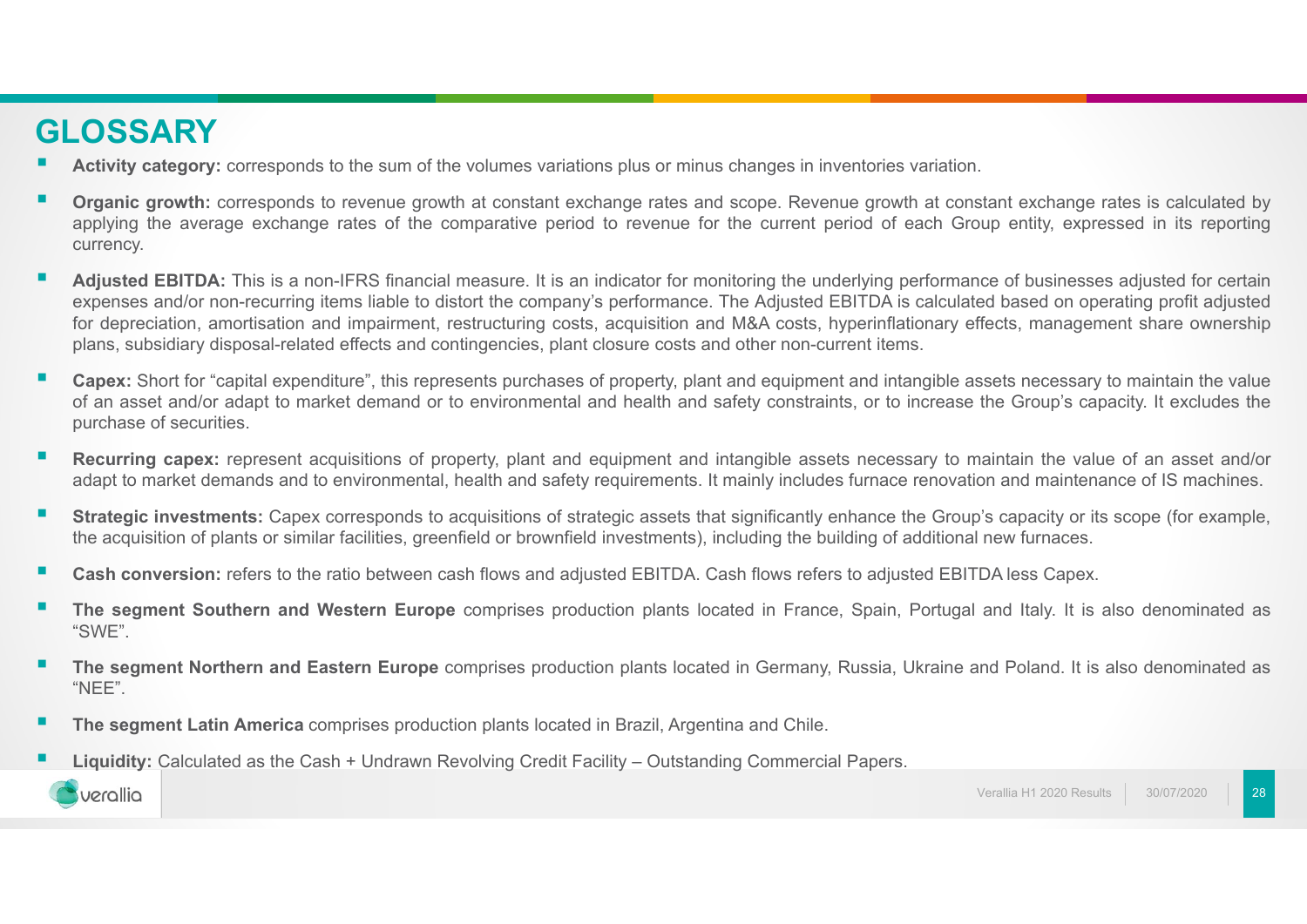#### **IAS 29: Hyperinflation in Argentina**

Since the second half of 2018, the Group has applied IAS 29 in Argentina. The adoption of IAS 29 requires the restatement of non-monetary assets and liabilities and of the income statement to reflect changes in purchasing power in the local currency, leading to <sup>a</sup> gain or loss on the net monetary position included in the finance costs.

Financial information of the Argentinian subsidiary is converted into euros using the closing exchange rate for the relevant period.

In the first semester of 2020, the net impact on revenue amounted to **-€2.5m**. The hyperinflation impact has been excluded from Group adjusted EBITDA as shown in the table "Reconciliation of operating profit to adjusted EBITDA".

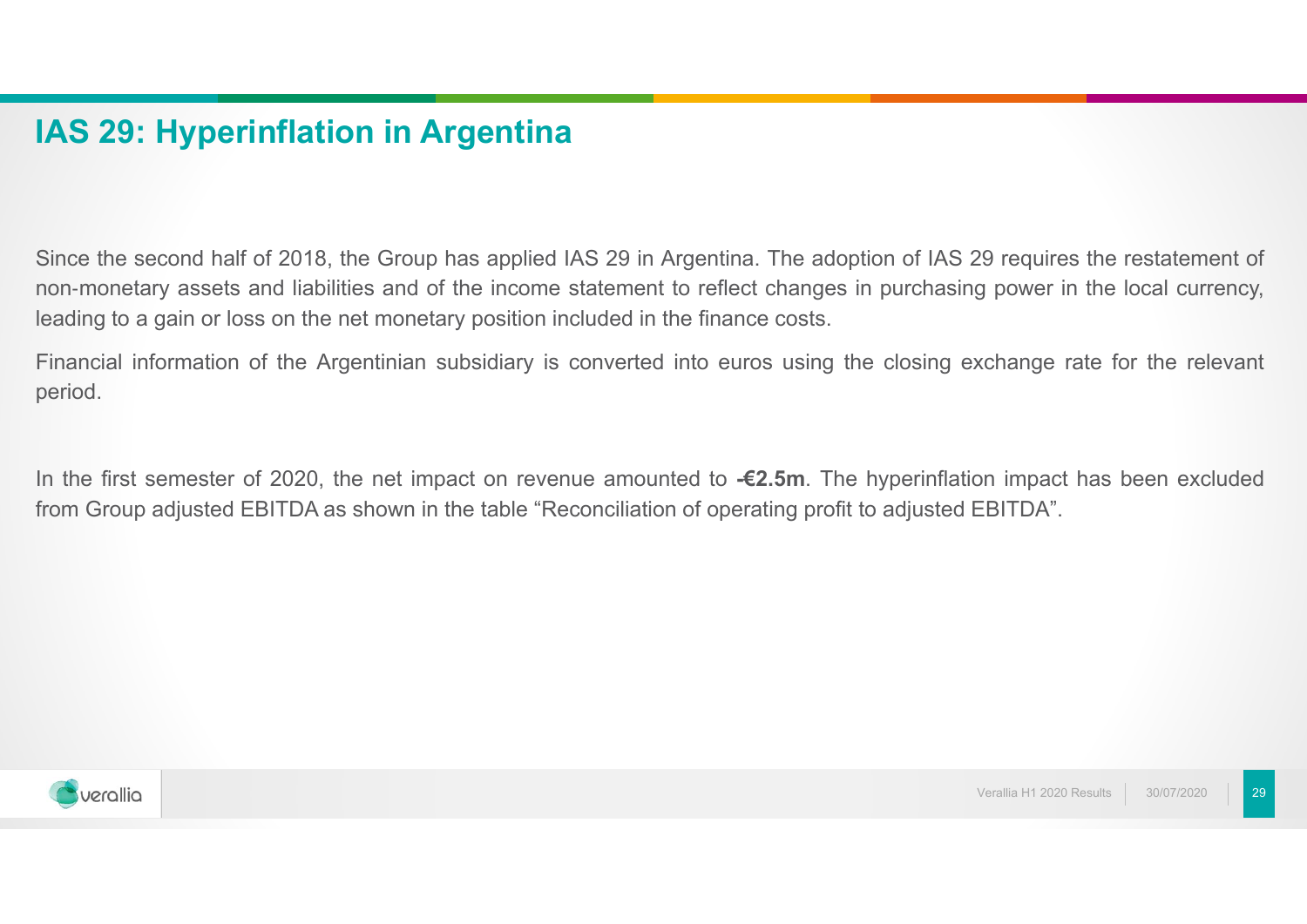#### **Reconciliation of operating profit to adjusted EBITDA**

| In $\epsilon$ million                                | H1 2020 | H1 2019 |
|------------------------------------------------------|---------|---------|
| <b>Operating profit</b>                              | 134.1   | 159.1   |
| Depreciation and amortisation (i)                    | 139.6   | 141.2   |
| Restructuring costs (ii)                             | 19.1    | 1.9     |
| Acquisition, M&A                                     | 0.0     | 0.0     |
| IAS 29 Hyperinflation (Argentina) (iii)              | 0.7     | (0.3)   |
| Management share ownership plan and associated costs | 1.8     | 5.4     |
| Disposals and subsidiaries risks                     | 0.0     | 0.0     |
| Sao Paulo (Brazil) site closure                      | 0.0     | 1.6     |
| <b>Others</b>                                        | 3.4     | 4.1     |
| <b>Adjusted EBITDA</b>                               | 298.7   | 312.8   |

(i) Includes depreciation and amortisation of intangible assets and property, plant and equipment, amortisation of intangible assets acquired through business combinations and impairment of property, plant and equipment, including those linked to the *transformation plan implemented in France.*

*(ii) Corresponds mainly to the transformation plan in France.*

(iii) The Group applies IAS 29 (Hyperinflation) from the 2<sup>nd</sup> semester 2018.

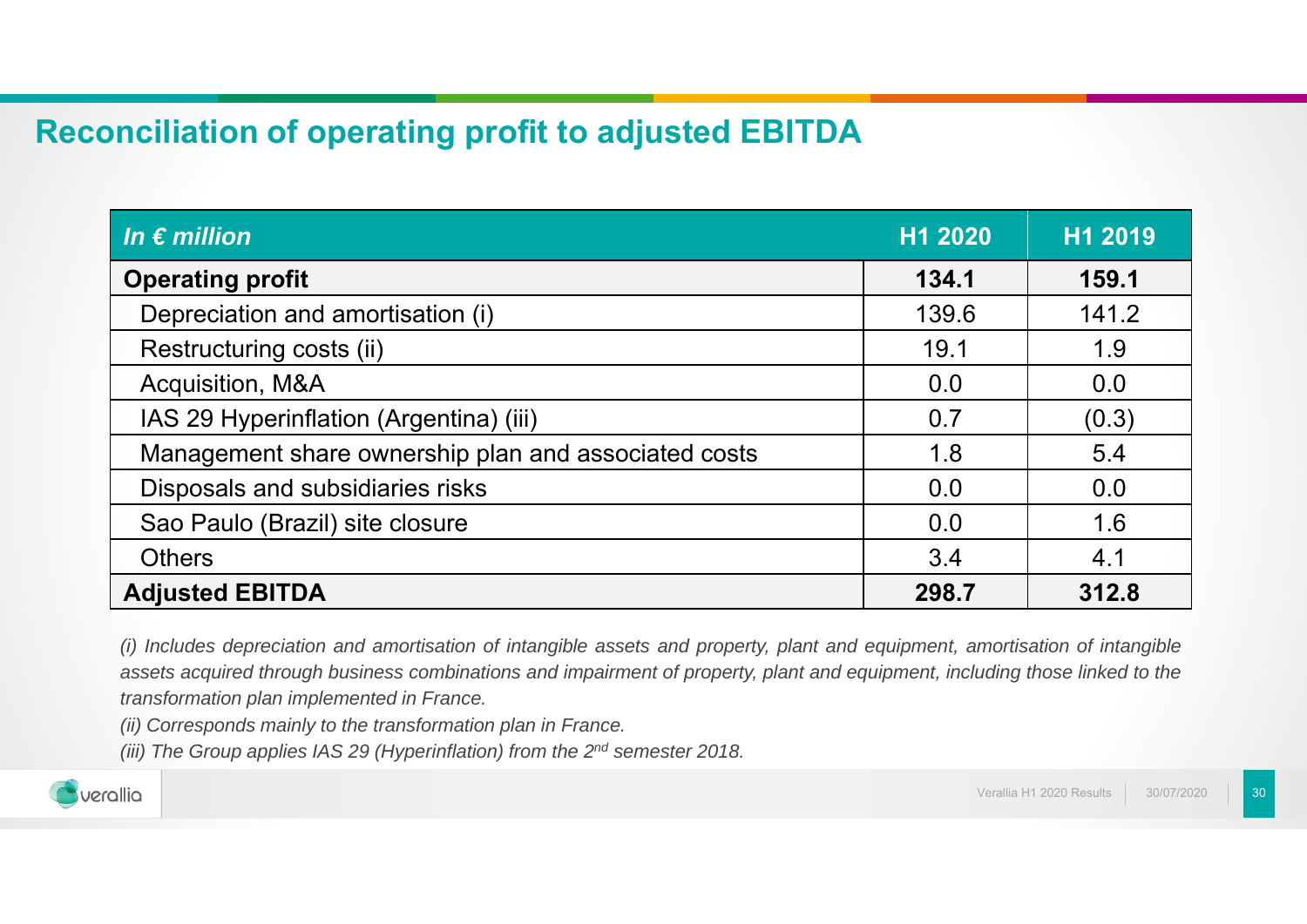# **Key figures by quarter**

| $\overline{\mathsf{In} \in \mathsf{million}}$ | Q1 2020  | Q1 2019 |
|-----------------------------------------------|----------|---------|
| <b>Revenue</b>                                | 644.8    | 632.9   |
| Reported growth                               | $+1.9%$  |         |
| Organic growth                                | $+4.0\%$ |         |

| <b>Adjusted EBITDA</b> | 151.3 | 142.0 |
|------------------------|-------|-------|
| Adjusted EBITDA margin | 23.5% | 22.4% |

| In $\epsilon$ million | Q2 2020  | Q2 2019 |
|-----------------------|----------|---------|
| <b>Revenue</b>        | 629.9    | 696.4   |
| Reported growth       | $-9.6%$  |         |
| Organic growth        | $-5.4\%$ |         |

| <b>Adjusted EBITDA</b> | 147.4 | 170.8 |
|------------------------|-------|-------|
| Adjusted EBITDA margin | 23.4% | 24.5% |

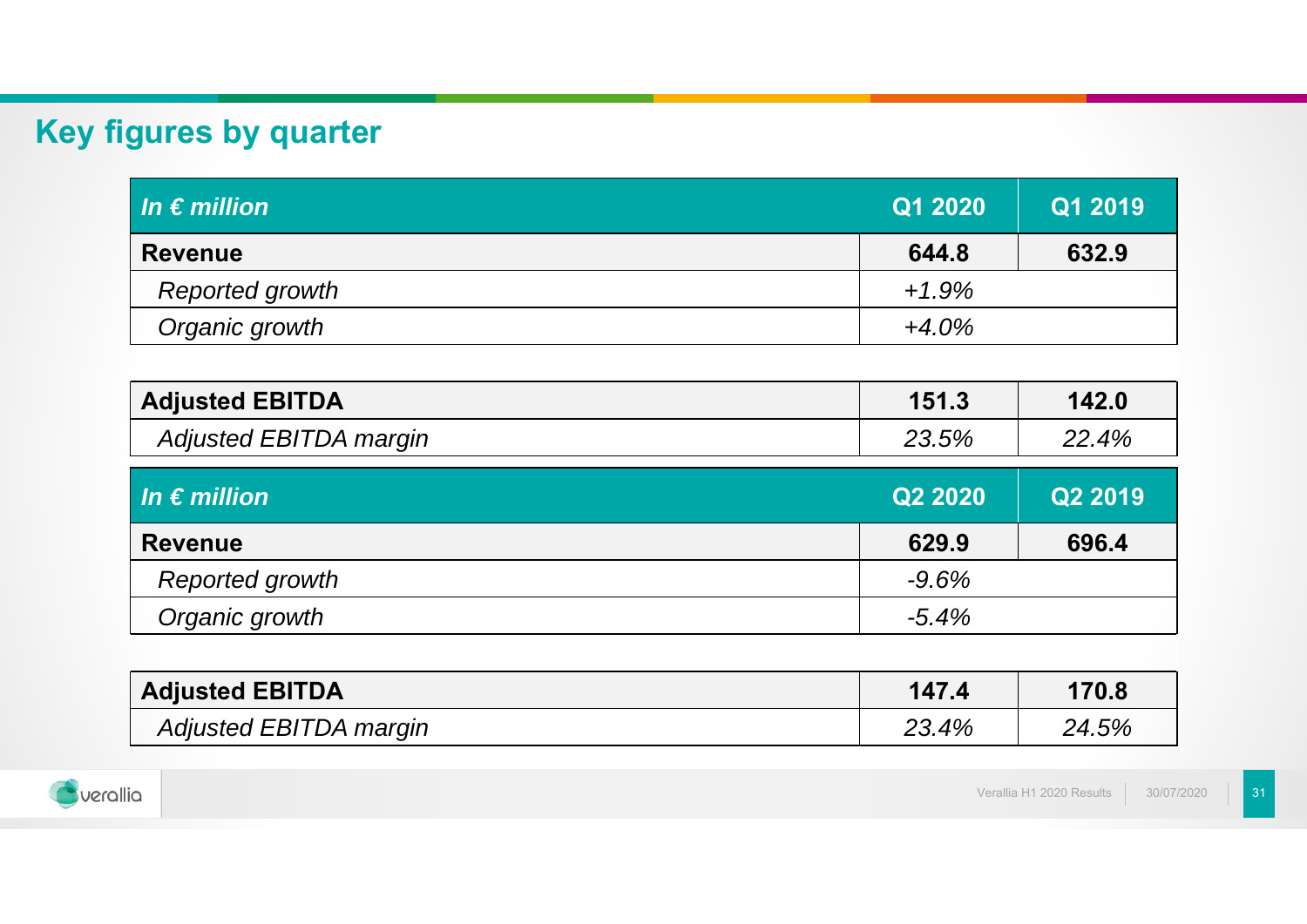#### **CONSOLIDATED PROFIT AND LOSS**

| In $\boldsymbol{\epsilon}$ million           | H1 2020   | H1 2019   |
|----------------------------------------------|-----------|-----------|
| <b>Revenue</b>                               | 1,274.6   | 1,329.4   |
| Cost of sales                                | (1,002.9) | (1,057.4) |
| Selling, general and administrative expenses | (80.1)    | (77.9)    |
| Acquisition-related items                    | (30.4)    | (30.8)    |
| Other operating income and expenses          | (27.1)    | (4.2)     |
| <b>Operating profit</b>                      | 134.1     | 159.1     |
| Net financial income (expense)               | (19.5)    | (54.8)    |
| Profit (loss) before tax                     | 114.6     | 104.3     |
| Income tax                                   | (35.3)    | (33.1)    |
| Share of net profit (loss) of associates     | 0.0       | 0.5       |
| Net profit (loss)                            | 79.3      | 71.7      |
| Attributable to shareholders of the Company  | 76.0      | 67.7      |
| Attributable to non-controlling interests    | 3.3       | 4.0       |
| Basic earnings per share (in $\epsilon$ )    | 0.64      | 0.59      |
| Diluted earnings per share (in $\epsilon$ )  | 0.64      | 0.59      |

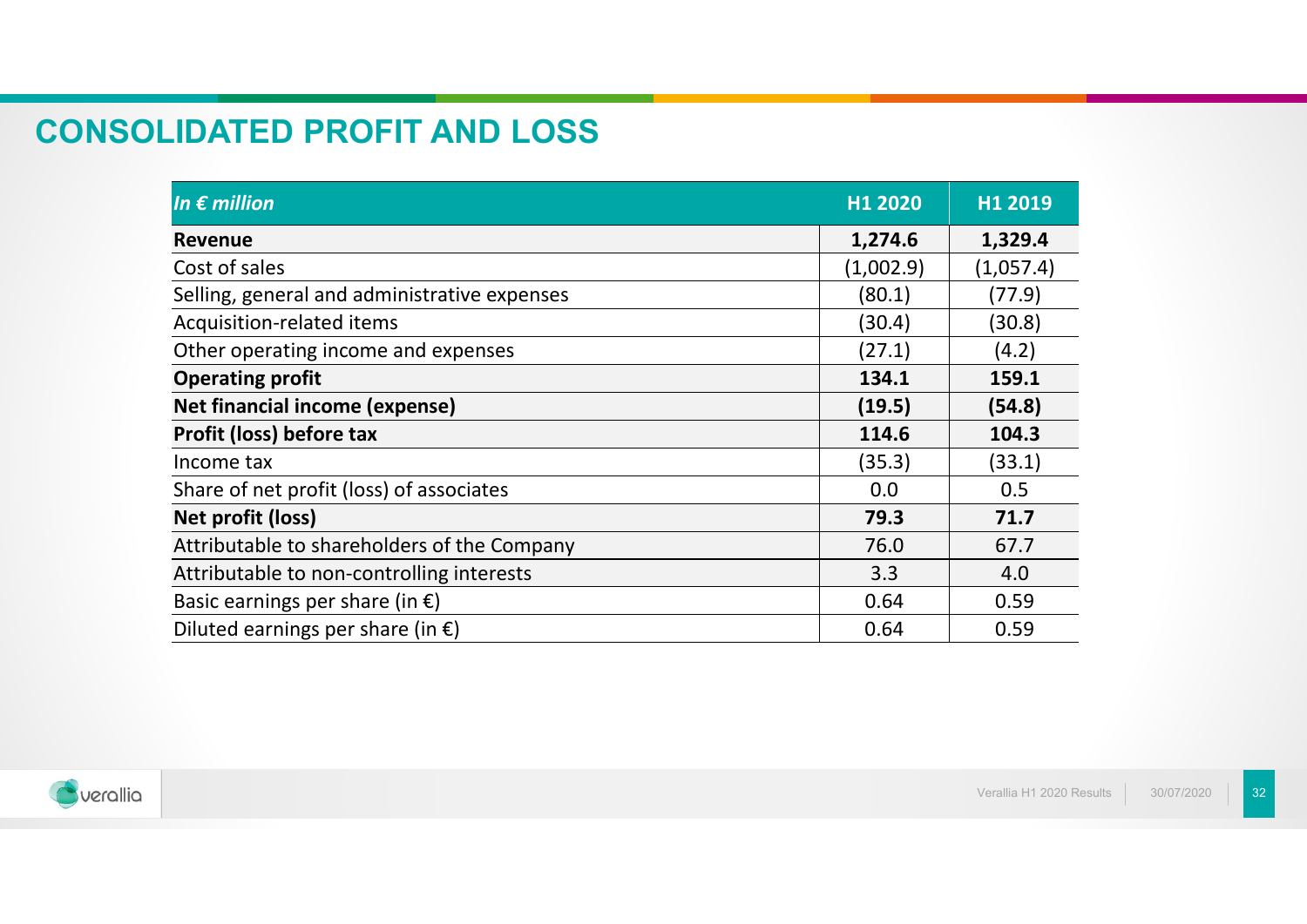#### **CONSOLIDATED BALANCE SHEET**

| In $\epsilon$ million                                                     | 30 June<br>2020 | 31 Dec.<br>2019 |                          |
|---------------------------------------------------------------------------|-----------------|-----------------|--------------------------|
| <b>ASSETS</b>                                                             |                 |                 |                          |
| Goodwill                                                                  | 531.7           | 550.9           |                          |
| Other intangible assets                                                   | 461.1           | 499.2           |                          |
| Property, plant and equipment                                             | 1,234.2         | 1,299.3         |                          |
| Investments in associates                                                 | 0.6             | 0.6             |                          |
| Deferred tax                                                              | 37.5            | 42.3            |                          |
| Other non-current assets                                                  | 34.7            | 37.5            |                          |
| <b>Non-current assets</b>                                                 | 2,299.8         | 2,429.8         |                          |
| Inventories                                                               | 442.0           | 455.2           |                          |
| Trade receivables and other current assets                                | 184.1           | 178.9           |                          |
| Current tax receivables                                                   | 14.3            | 21.0            |                          |
| Cash and cash equivalents                                                 | 388.2           | 219.2           |                          |
| <b>Current assets</b>                                                     | 1,028.6         | 874.3           |                          |
| <b>Total Assets</b>                                                       | 3,328.4         | 3,304.1         |                          |
| <b>EQUITY &amp; LIABILITIES</b>                                           | 403.8           | 400.2           |                          |
| Share capital                                                             |                 |                 |                          |
| <b>Consolidated reserves</b>                                              | (100.6)         | (14.0)          |                          |
| <b>Equity attributable to shareholders</b>                                | 303.2           | 386.2           |                          |
| Non-controlling interests                                                 | 35.6            | 33.4            |                          |
| <b>Equity</b>                                                             | 338.8           | 419.6           |                          |
| Non-current financial liabilities and derivatives                         | 1,767.1         | 1,584.0         |                          |
| Provisions for pensions and other employee benefits                       | 128.8           | 133.0           |                          |
| Deferred tax                                                              | 153.1           | 166.6           |                          |
| Provisions and other non-current financial liabilities                    | 40.5            | 43.1            |                          |
| <b>Non-current liabilities</b>                                            | 2,089.5         | 1,926.7         |                          |
| Current financial liabilities and derivatives                             | 98.8            | 225.9           |                          |
| Current portion of provisions and other non-current financial liabilities | 68.3            | 51.9            |                          |
| Trade payables                                                            | 350.1           | 383.6           |                          |
| <b>Current tax liabilities</b>                                            | 33.5            | 19.3            |                          |
| Other current liabilities                                                 | 349.4           | 277.1           |                          |
| <b>Current liabilities</b>                                                | 900.1           | 957.8           |                          |
| <b>Total Equity and Liabilities</b>                                       | 3,328.4         | 3,304.1         | Verallia H1 2020 Results |



 30/07/202033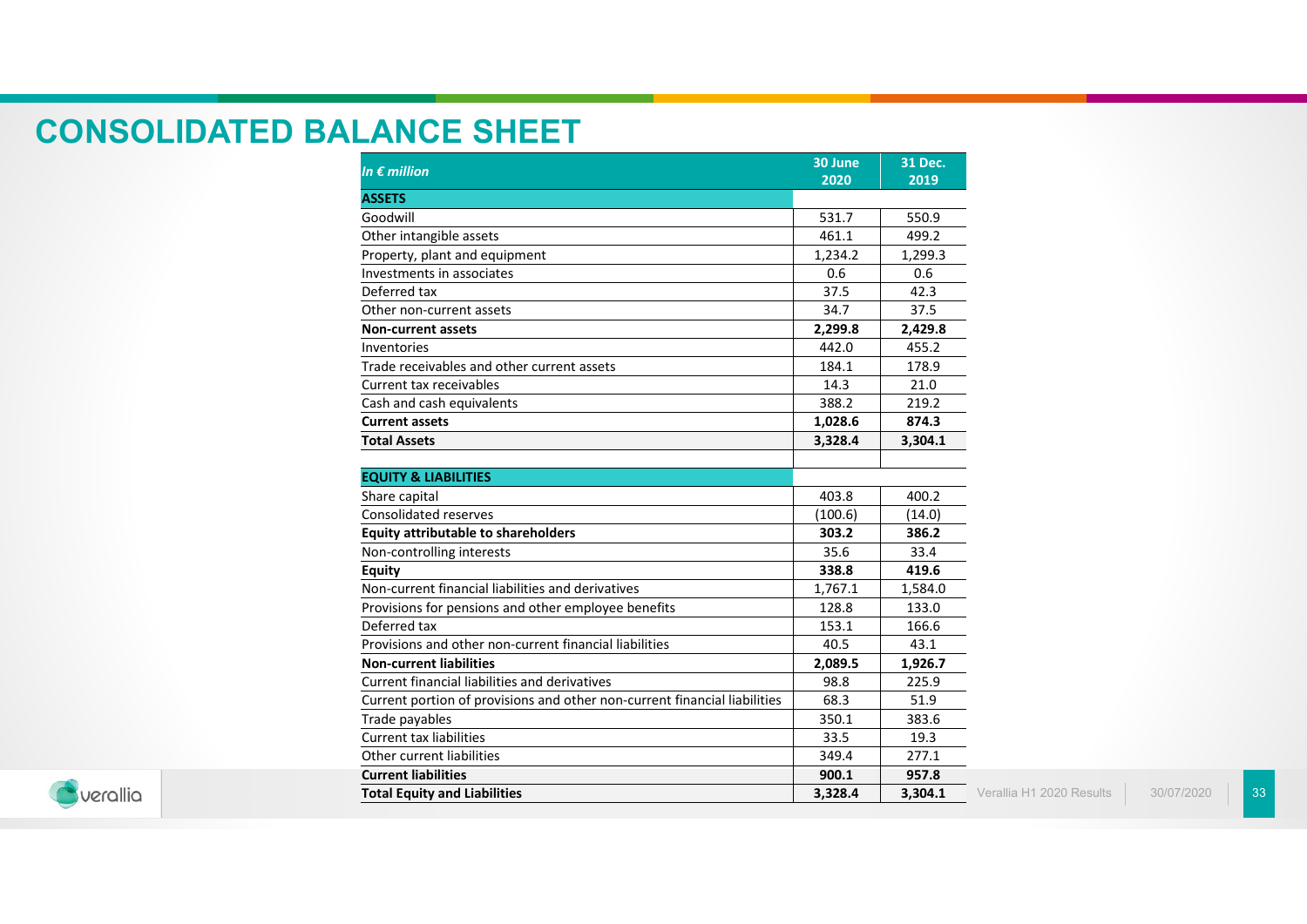#### **CONSOLIDATED CASH FLOW STATEMENT**

| In $\epsilon$ million                                                    |                | H1 2019        |
|--------------------------------------------------------------------------|----------------|----------------|
| Net profit (loss)                                                        | 79.3           | 71.7           |
| Share of net profit of associates, net of dividends received             |                | (0.5)          |
| Depreciation, amortisation and impairment of assets                      |                | 141.2          |
| Gains and losses on disposals of assets                                  |                | (1.8)          |
| Interest expense on financial liabilities                                |                | 39.4           |
| Unrealised gains and losses on changes                                   |                |                |
| Gain/loss on net monetary position (IAS 29, Hyperinflation)              | 2.0            | 3.2            |
| Unrealised gains and losses on changes in the fair value of derivatives  | (0.8)          | 2.6            |
| Change in inventories                                                    |                | 43.7           |
| Change in trade receivables, trade payables & other receivables &        | (23.4)         | (66.4)         |
| payables                                                                 |                |                |
| Current tax expense                                                      |                | 41.3           |
| Taxes paid                                                               |                | (27.2)         |
| Changes in deferred taxes and provisions                                 | 13.8           | (9.2)          |
| Net cash flows from operating activities                                 | 259.9          | 237.9          |
| Acquisition of property, plant and equipment and intangible assets       | (91.5)         | (97.4)         |
| Increase (decrease) in debt on fixed assets                              | (50.4)         | (11.7)         |
| Acquisitions of subsidiaries, net of cash acquired                       | 1.0            | (1.8)          |
| Deferred payment related to the acquisition of a subsidiary              |                | $\overline{a}$ |
| Capital expenditure                                                      | (140.9)        | (110.9)        |
| Disposals of property, plant and equipment, intangible assets included   | (0.5)          | 2.7            |
| related costs                                                            |                |                |
| Sale of equity-accounted securities                                      | ÷,             | $\blacksquare$ |
| <b>Disposals</b>                                                         | (0.5)          | 2.7            |
| Increase in loans, deposits and short-term borrowings                    | (1.6)          | (1.8)          |
| Reduction in loans, deposits and short-term borrowings                   | 0.7            | 6.5            |
| <b>Changes in loans and deposits</b>                                     |                | 4.7            |
| Net cash flows from (used in) investing activities                       |                | (103.5)        |
| Capital increase (reduction)                                             | 20.1           |                |
| <b>Transactions with shareholders</b>                                    | 20.1           | ä,             |
| Capital increases of subsidiaries subscribed by third parties            | $\overline{a}$ | 7.2            |
| Dividends paid to non-controlling interests by consolidated companies    | (0.6)          | (3.0)          |
| Transactions with non-controlling interests                              | (0.6)          | 4.2            |
| Increase (reduction) in bank overdrafts and other short-term borrowings  | (129.9)        | 51.1           |
| Increase in long-term debt                                               | 201.2          | 9.6            |
| Reduction in long-term debt                                              | (13.1)         | (181.9)        |
| Financial interest paid                                                  | (13.4)         | (37.4)         |
| Change in gross debt                                                     |                | (158.6)        |
| Net cash flows from (used in) financing activities                       |                | (154.4)        |
| Increase (reduction) in cash and cash equivalents                        |                | (20.0)         |
| Impact of changes in foreign exchange rates on cash and cash equivalents | (12.9)         | (1.2)          |
| Impact of changes in fair value on cash and cash equivalents             | 219.2          |                |
| Opening cash and cash equivalents                                        |                | 262.1          |
| Closing cash and cash equivalents                                        | 388.2          | 240.8          |